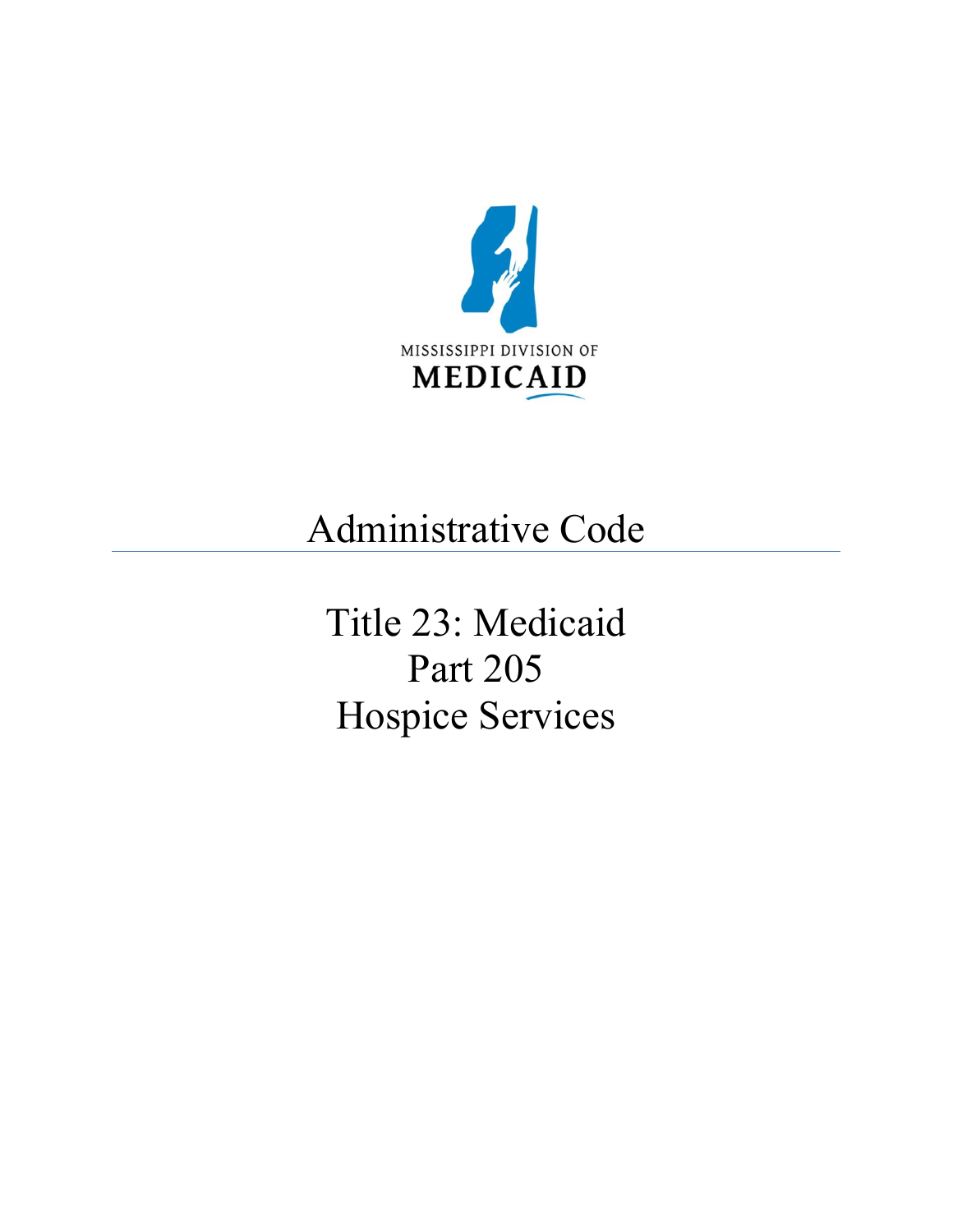## **Table of Contents**

| Rule 1.4: Hospice Eligibility, Election, Transfer, Revocation, and Discharge |
|------------------------------------------------------------------------------|
|                                                                              |
|                                                                              |
|                                                                              |
|                                                                              |
|                                                                              |
|                                                                              |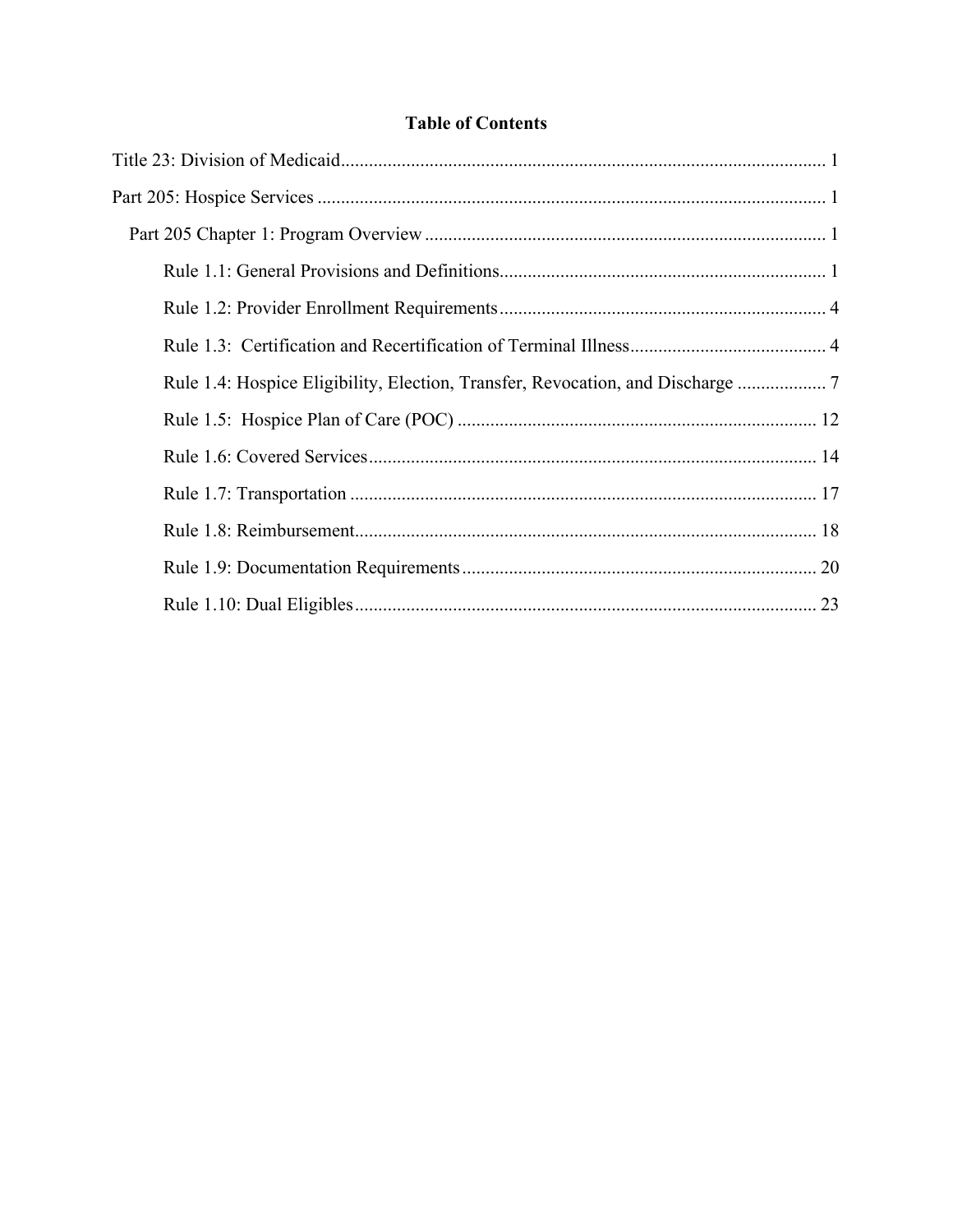## <span id="page-2-0"></span>**Title 23: Division of Medicaid**

## <span id="page-2-1"></span>**Part 205: Hospice Services**

## <span id="page-2-2"></span>**Part 205 Chapter 1: Program Overview**

### <span id="page-2-3"></span>*Rule 1.1: General Provisions and Definitions*

- A. Admission to hospice and subsequent election periods must be prior authorized through a Utilization Management/Quality Improvement Organization (UM/QIO), the Division of Medicaid, or designated entity.
- B. The hospice provider must provide all required services to meet the needs of the beneficiary related to the terminal illness and related conditions.
- C. The Division of Medicaid covers medically necessary hospice services for beneficiaries when the following criteria are met:
	- 1. A written certification specifying the beneficiary's medical prognosis is for a life expectancy of six (6) months or less if the terminal illness runs its normal course and the written certification is in accordance with 42 C.F.R. § 418.22 and the Mississippi State Department of Health (MSDH) Minimum Standards of Operation for Hospice,
	- 2. A beneficiary or a beneficiary's guardian/legal representative has elected hospice care services for the palliation and management of a beneficiary's terminal illness and related conditions,
	- 3. Services are reasonable and necessary for the palliation and management of a beneficiary's terminal illness and related conditions,
	- 4. A plan of care (POC) is established, prior to hospice care services beginning, which requires periodic review by the attending physician, if any, the medical director, and the interdisciplinary group of the hospice program, and
	- 5. The hospice care services are consistent with the beneficiary's established plan of care.
- D. Hospice services are only covered for palliative management of a terminal illness except for Early and Periodic Screening, Diagnosis and Treatment (EPSDT)-eligible beneficiaries.
- E. The hospice provider must develop and maintain a system of communication and integration. Therefore, the hospice's own policies and procedures must:
	- 1. Ensure that the interdisciplinary team/interdisciplinary group (IDT/IDG) maintains responsibility for directing, coordinating, and supervising the care and services provided.
	- 2. Ensure that the care and services are provided in accordance with the POC.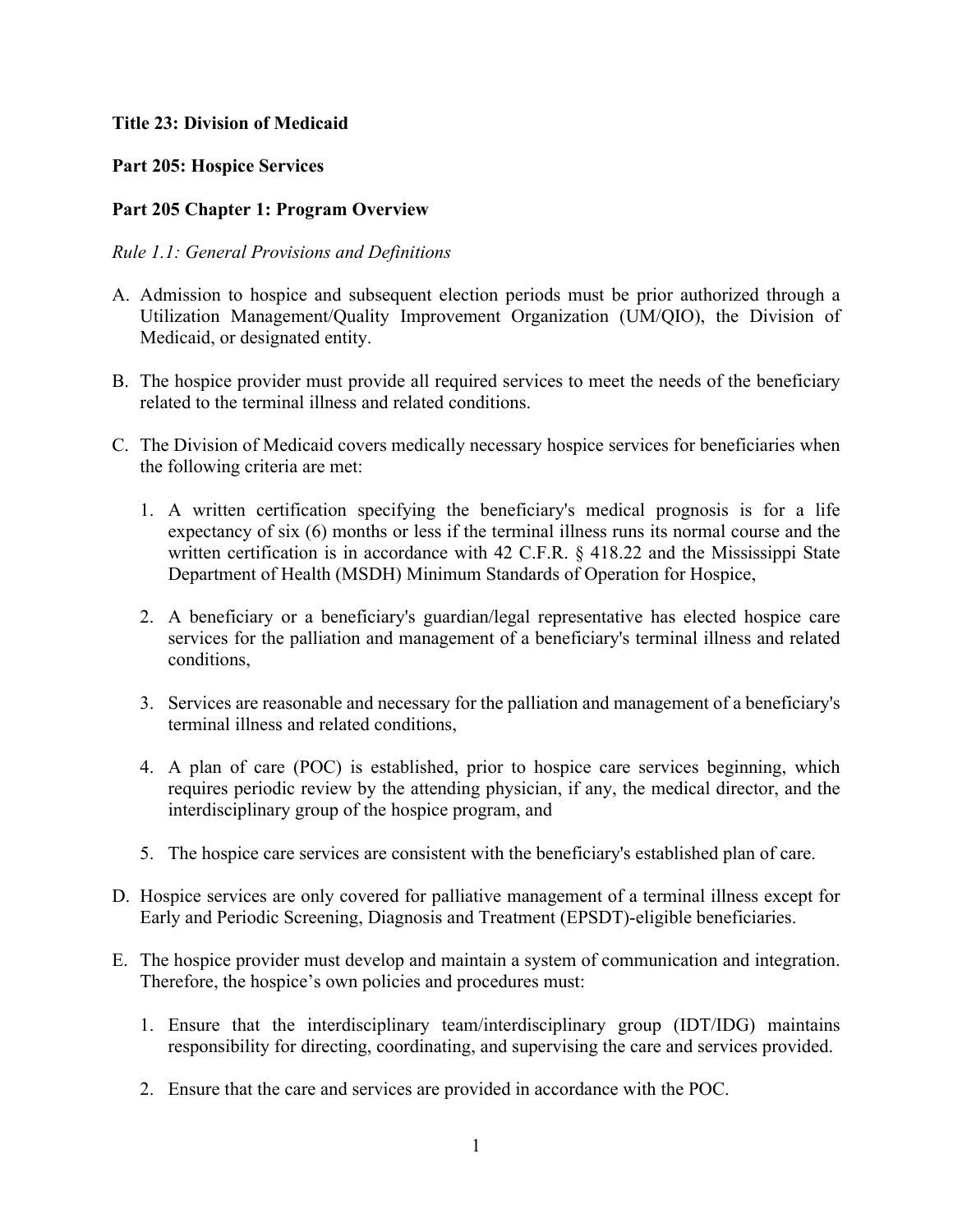- 3. Ensure that the care and services provided are based on all assessments of the beneficiary and family needs.
- 4. Provide for and ensure the ongoing sharing of information between all disciplines providing care and services in all settings, whether the care and services are provided directly or under arrangement.
- 5. Provide for an ongoing sharing of information with other non-hospice healthcare providers furnishing services unrelated to the terminal illness and related conditions.
- F. Persons enrolled in Home and Community-Based Services (HCBS) waivers who elect to receive hospice care may not receive HCBS waiver services which are duplicative of any services rendered through hospice. Persons may receive non-duplicative HCBS waiver services in coordination with hospice services.
- G. The Division of Medicaid holds the hospice provider liable for the following circumstances including, but not limited to:
	- 1. Duplicative hospice and/or HCBS waiver services, and/or
	- 2. Failure to fully utilize hospice benefits and palliative services related to the person's terminal illness and related conditions prior to utilizing HCBS waiver services.
- H. The Division of Medicaid defines:
	- 1. Terminal illness as an illness/condition with a prognosis of life expectancy of six (6) months or less, if the illness/condition follows its normal course.
	- 2. Hospice as a public agency or private organization or subdivision of either of these that is primarily engaged in providing hospice care to terminally ill beneficiaries and meets Medicare Conditions of Participation for hospices and has a valid Medicaid provider agreement.
	- 3. Hospice care as a comprehensive set of services, described in section 1861(dd)(1) of the Social Security Act, identified and coordinated by an interdisciplinary group to provide for the physical, psychosocial, spiritual, and emotional needs of a terminally ill beneficiary and/or family members as delineated in a specific plan of care for the beneficiary.
	- 4. Palliative care as beneficiary and family-centered care that optimizes quality of life by anticipating, preventing, and treating suffering. Palliative care throughout the continuum of illness involves addressing physical, intellectual, emotional, social, and spiritual needs and to facilitate beneficiary autonomy, access to information, and choice.
	- 5. Hospice physician as a doctor of medicine or osteopathy who is legally authorized to practice medicine in the state of Mississippi and designated by the hospice to provide care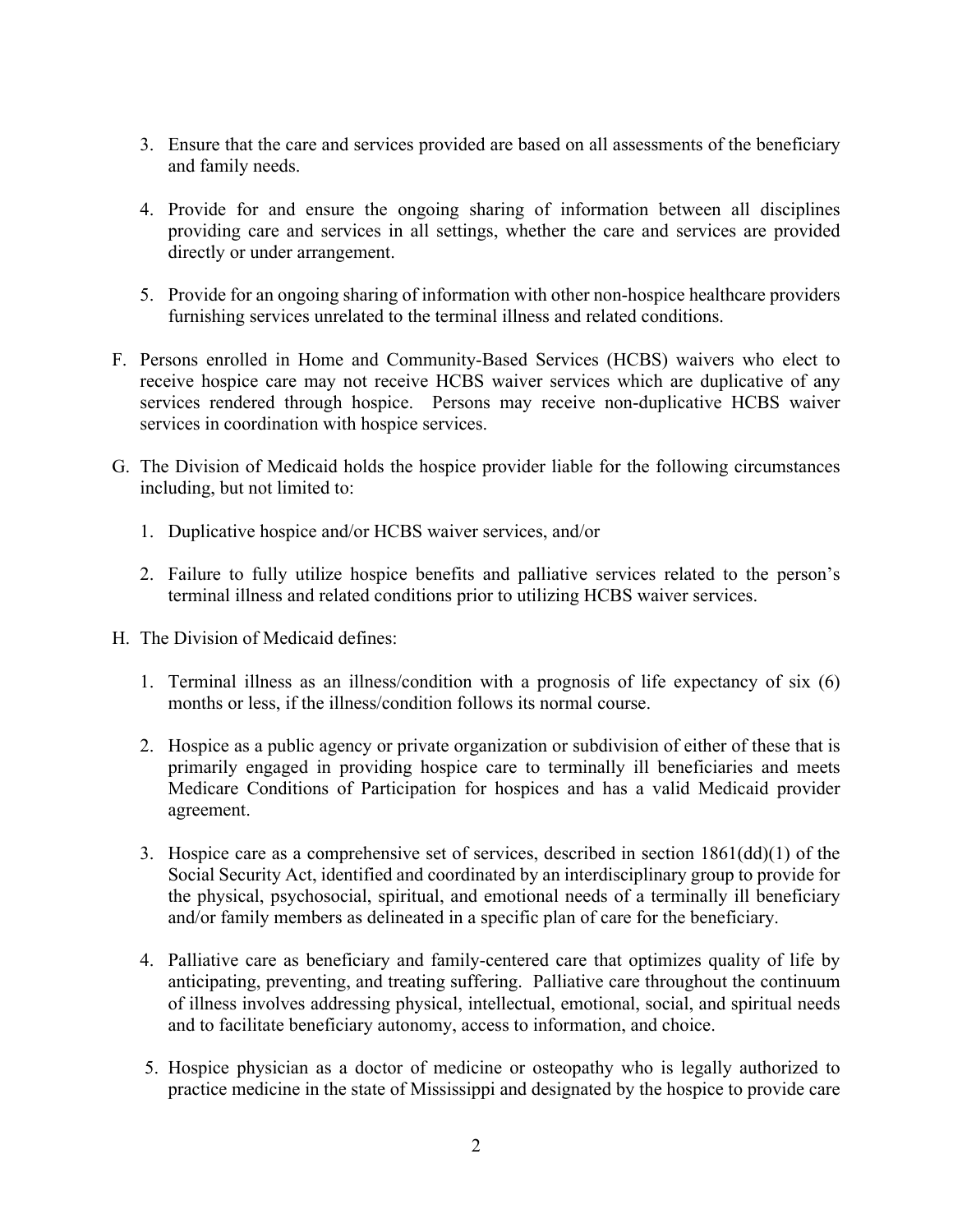to hospice beneficiaries in coordination with the beneficiary' s attending physician, if the beneficiary has an attending physician.

- 6. Attending physician as a doctor of medicine or osteopathy who is legally authorized to practice medicine in the state of Mississippi or a nurse practitioner who meets training, education, and experience requirements as described in 42 C.F.R. § 410.75 and in accordance with the Mississippi Nurse Practice Act. The attending physician is identified by the beneficiary, at the time he or she elects to receive hospice care, as having the most significant role in the determination and delivery of the beneficiary's medical care.
- 7. False claims as a term used when a person knowingly makes an untrue statement or claim to gain a benefit or reward.
- 8. Election statement as a written statement electing hospice care filed by a beneficiary or the beneficiary's guardian/legal representative with a hospice provider.
- 9. Prior authorization as the process of reviewing a request for services and determining beneficiary eligibility, coverage, medical necessity, and appropriateness of services. Refer to Miss. Admin. Code Part 205, Rule 1.11 for required documentation.
- 10. Election period as a predetermined timeframe for which a beneficiary may elect to receive Medicaid coverage of hospice care during the beneficiary's lifetime. Election periods consist of:
	- a) An initial ninety (90)-day period once in a lifetime,
	- b) A subsequent ninety (90)-day period once in a lifetime, and
	- c) Subsequent sixty (60)-day periods with unlimited increments which require face-toface encounters with a hospice physician or hospice nurse practitioner.
- 11. Reasonable and necessary as safe and effective services which are not experimental or investigational and are appropriate, including the duration and frequency in terms of whether the item or service is:
	- a) Furnished in accordance with accepted standards of medical practice for the diagnosis or treatment of the beneficiary's condition or to improve the function of a malformed body member,
	- b) Ordered and furnished in a setting appropriate to the beneficiary's medical needs and condition, and
	- c) One that meets, but does not exceed, the beneficiary's medical need.
- 12. Period of crisis as a period in which a beneficiary requires continuous care which is primarily nursing care to achieve palliation or management of acute medical symptoms.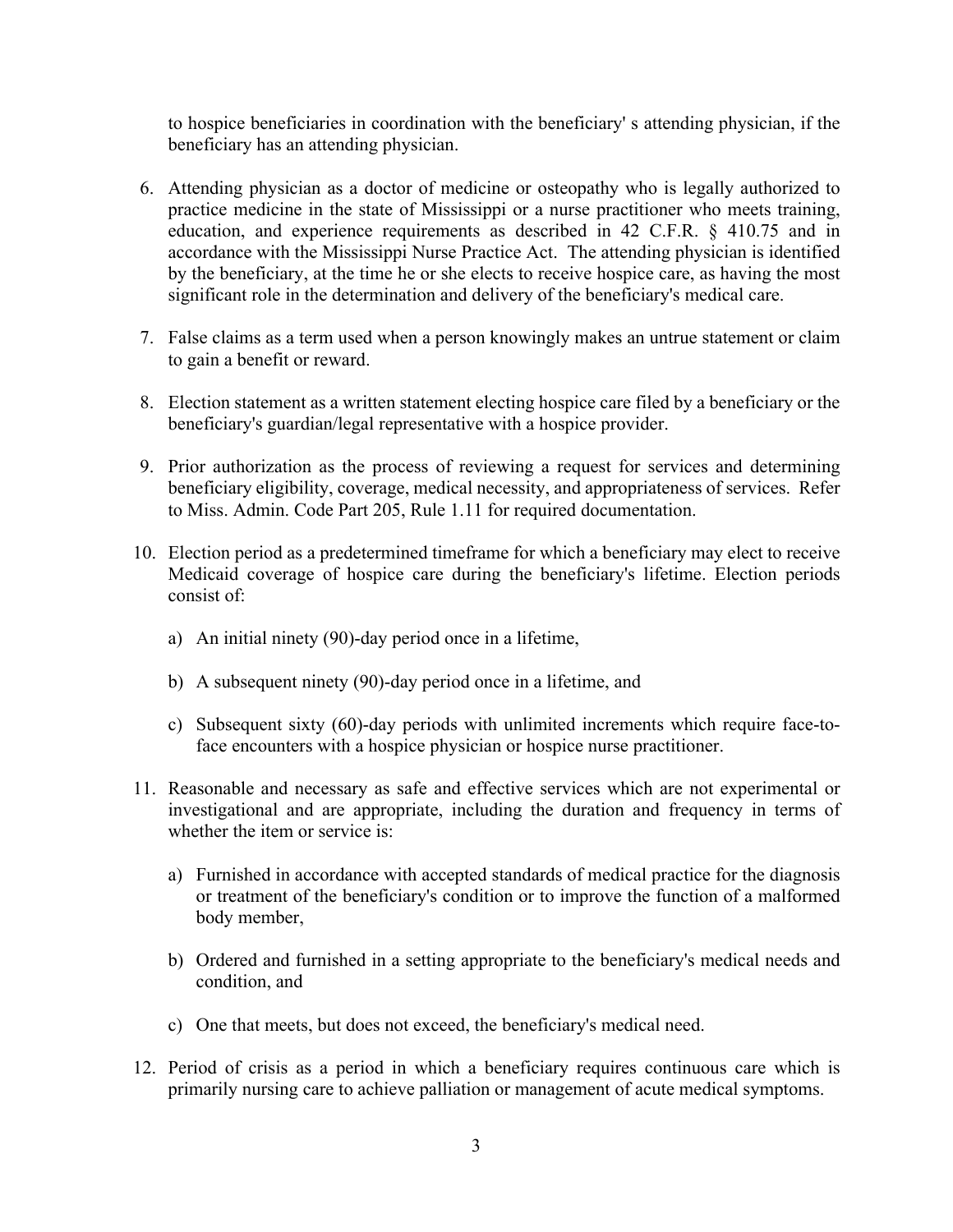13. Bereavement counseling as emotional, psychosocial, and spiritual support and services provided before and after the death of the patient to assist with issues related to grief, loss, and adjustment.

Source: 42 C.F.R. Part 418; Miss. Code Ann. § 43-13-121.

History: Revised eff. 04/01/2018.

<span id="page-5-0"></span>*Rule 1.2: Provider Enrollment Requirements*

Providers of hospice must comply with all federal, state, and local laws and regulations related to the health and safety of beneficiaries and:

- A. Meet the conditions of participation set forth in 42 C.F.R. Part 418, Subpart D,
- B. Be licensed and certified for participation by the Mississippi State Department of Health (MSDH), Division of Health Facilities Licensure and Certification (HFLC), and meet all requirements in accordance with the rules and regulations as defined in the Minimum Standards of Operation for Hospice per the MSDH,
- C. Enter into a provider agreement with the Mississippi Division of Medicaid,
- D. Satisfy all requirements set forth in Part 200, Rule 4.8 and must provide to the Division of Medicaid:
	- 1. A National Provider Identifier (NPI), verification from National Plan and Provider Enumeration System (NPPES),
	- 2. Written confirmation from the Internal Revenue Service (IRS) confirming the provider's tax identification number and legal business name,
	- 3. A copy of the provider's current Medicare certification or Tie-In Notice from the Medicare Intermediary. An Explanation of Medicare Benefits (EOMB) is not acceptable, and
	- 4. A copy of the provider's current license or certification letter from the state of the servicing location.

Source: 42 C.F.R. Part 418; Miss. Code Ann. § 43-13-121.

History: Revised eff. 04/01/2018.

<span id="page-5-1"></span>*Rule 1.3: Certification and Recertification of Terminal Illness*

A. Only a Medicaid enrolled medical doctor or doctor of osteopathy can certify or recertify a terminal illness.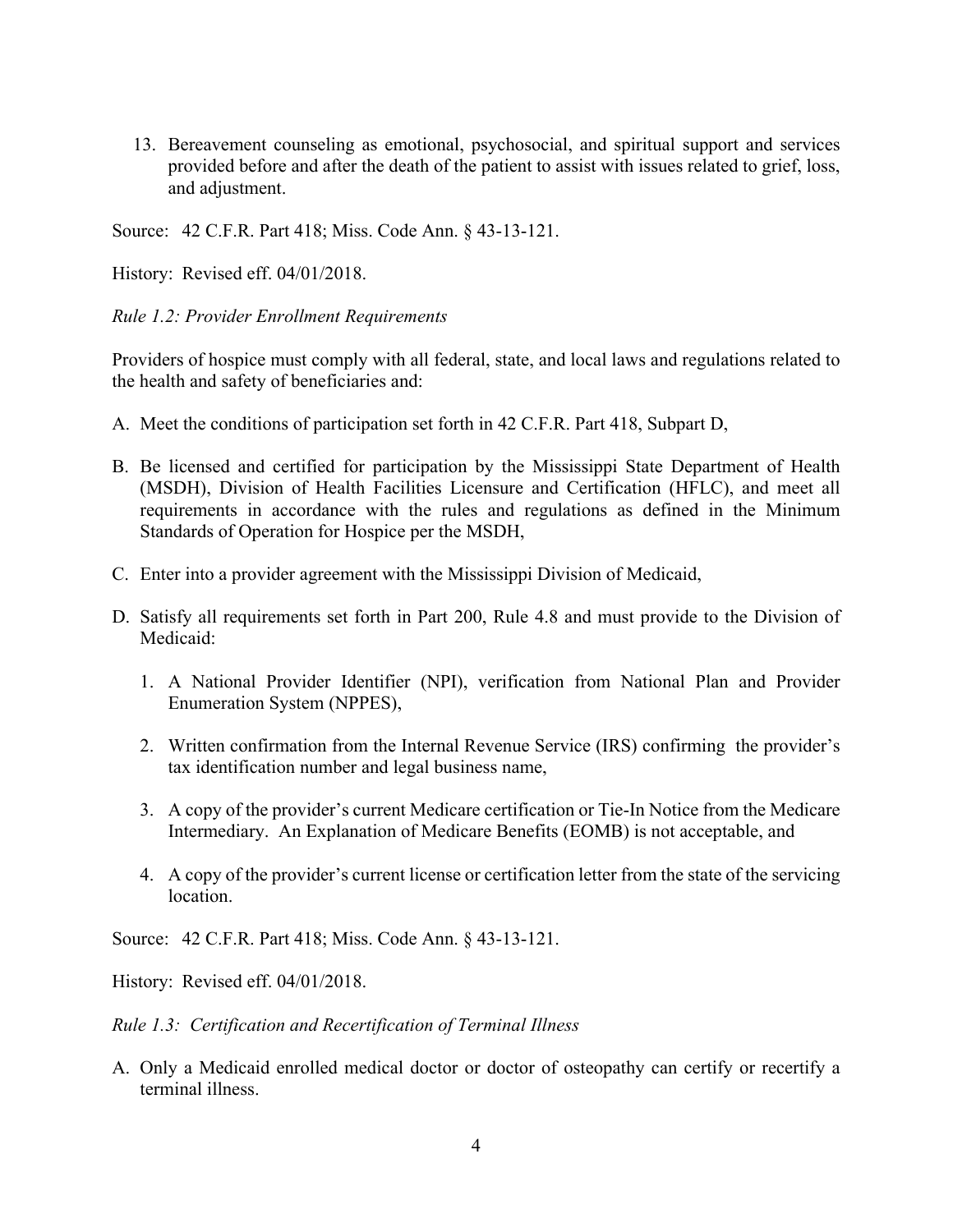- B. A beneficiary who reaches a point of stability and no longer meets the definition of terminally ill must not be recertified and must return to Medicaid benefits, if eligible.
- C. The physician(s) signing the written certification/recertification statement can be held liable for causing false claims to be submitted.
- D. Certifications/recertifications of terminal illness are based on the clinical judgment of the certifying physician(s) regarding the normal course of the beneficiary's terminal illness and must conform to the following requirements:
	- 1. The certification/recertification must specify that the beneficiary's prognosis is for a life expectancy of six (6) months or less if the terminal illness runs its normal course.
	- 2. Clinical information and other documentation that support the medical prognosis of six (6) months or less must accompany the certification including, but not limited to,
		- a) Terminal diagnosis and related diagnoses,
		- b) Specific clinical findings, prognostic indicators, functional ability scales, symptom management scales, and other pertinent medical documentation,
		- c) Coordinating national or local coverage determinations, if any,
		- d) Laboratory reports,
		- e) Radiology reports, and/or
		- f) Pathology reports.
	- 3. The certifying physician must complete a brief narrative explanation of the clinical findings that supports a life expectancy of six (6) months or less on the certification/recertification form, or as an attachment to the certification/recertification form.
		- a) If the narrative exists as an attachment to the certification/recertification form, in addition to the physician's signature on the certification/recertification form, the physician must also sign immediately following the narrative in the addendum.
		- b) The narrative must include a statement directly above the physician signature attesting that by signing, the narrative is based on his/her review of the beneficiary's medical record or, if applicable, his/her examination of the beneficiary.
		- c) The narrative must reflect the beneficiary's individual clinical circumstance and cannot contain check boxes or standard language used for all beneficiaries.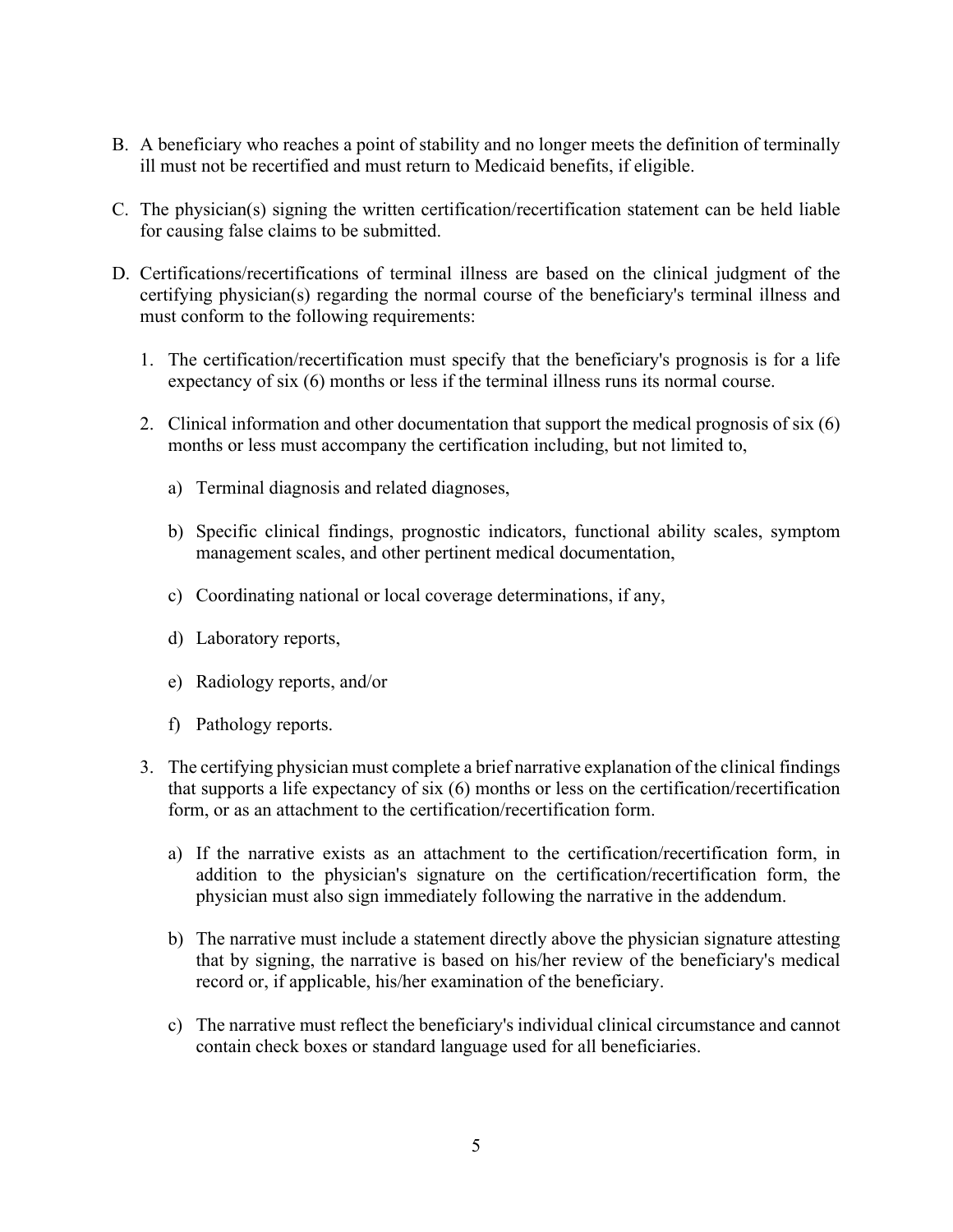- d) The narrative associated with the third election period recertification and every subsequent recertification must include an explanation of why the clinical findings of the face-to-face encounter support a life expectancy of six (6) months or less.
- 4. The physician or nurse practitioner who performs the face-to-face encounter with the beneficiary must attest in writing that he or she had a face-to-face encounter with the beneficiary, including the date of the visit. The attestation of the nurse practitioner or a non-certifying hospice physician must state the clinical findings of that visit were provided to the certifying physician for use in determining continued eligibility for hospice care.
- 5. All certifications/recertifications of terminal illness must be signed, dated, and must include the election period dates to which the certification or recertification applies.
- E. The hospice must obtain written certification of terminal illness for each election period, even if a single election continues in effect.
	- 1. For the initial ninety (90) day election period, the hospice must obtain written certification statements from:
		- a) The medical director of the hospice or the physician member of the hospice interdisciplinary group, and
		- b) The beneficiary's attending physician, if the beneficiary has an attending physician.
	- 2. For subsequent election periods, the only requirement is recertification by the hospice medical director or physician member of the hospice interdisciplinary group.
- F. The hospice provider must obtain written certification of terminal illness within two (2) calendar days, after the initiation of hospice care.
	- 1. If the hospice cannot obtain the written certification of terminal illness within two (2) calendar days, after the initiation of hospice care, the hospice must obtain a verbal certification of terminal illness within two (2) calendar days. The hospice must obtain the written certification/recertification of terminal illness no later than eight (8) days after care is initiated and before submitting a claim for payment.
	- 2. For recertifications, the hospice must obtain, no later than two (2) calendar days after the beginning of that period, a written certification statement prepared by the medical director of the hospice or the physician member of the hospice's interdisciplinary group.
- G. Certifications/recertifications of terminal illness cannot be completed more than fifteen (15) calendar days prior to the effective date of the election period.
- H. As of January 1, 2011, a hospice physician or hospice nurse practitioner must have a face-toface encounter to gather clinical findings to determine continued eligibility for hospice care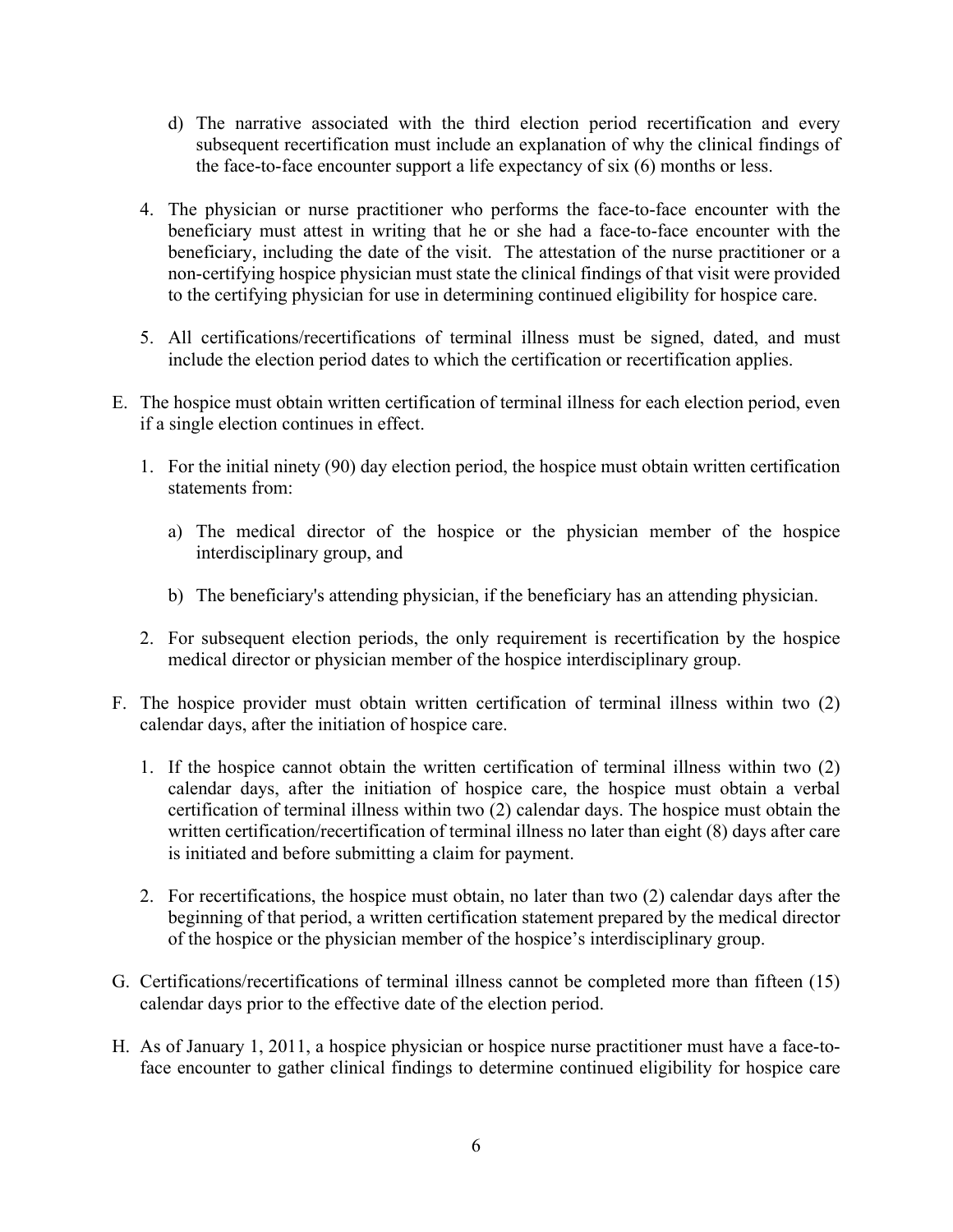services for each hospice beneficiary whose total stay across all hospices is anticipated to reach the third benefit period. The face-to-face encounter must:

- 1. Occur no more than thirty (30) calendar days prior to the third election period recertification, and
- 2. Occur every election period recertification, thereafter.

Source: 42 C.F.R. Part 418; Miss. Code Ann. § 43-13-121.

History: Revised eff. 04/01/2018.

<span id="page-8-0"></span>*Rule 1.4: Hospice Eligibility, Election, Transfer, Revocation, and Discharge*

- A. A beneficiary must meet eligibility requirements for hospice care services. For the duration of an election of hospice care services, a beneficiary waives all rights to Medicaid State Plan services for treatment related to the terminal illness and related conditions. In order to be eligible to elect hospice care services under Medicaid, a beneficiary must:
	- 1. Be Medicaid eligible for full benefits,
	- 2. Be certified by a physician as terminally ill in compliance with 42 C.F.R. § 418.22,
	- 3. Require medically necessary treatment for the palliation and management of a terminal illness and related conditions,
	- 4. The beneficiary or legal guardian/representative must elect hospice care in accordance with 42 C.F.R. § 418.24.
- B. A beneficiary that meets hospice care eligibility requirements, and chooses the Medicaid hospice benefit must file an election statement with a Mississippi Medicaid enrolled hospice provider. For dual eligible beneficiaries, refer to Rule 1.10.
- C. The Medicaid enrolled hospice provider must submit the following to the Utilization Management / Quality Improvement Organization (UM/QIO), the Division of Medicaid or designated entity within five (5) calendar days of a beneficiary's admission to hospice which includes the following:
	- 1. The beneficiary's election statement, which includes the following:
		- a) Identification of the particular hospice that will provide care to the beneficiary,
		- b) The beneficiary's acknowledgment or legal guardian's/representative's acknowledgment, if applicable, that the beneficiary has been given a full understanding of hospice care, particularly the palliative rather than curative nature of treatment,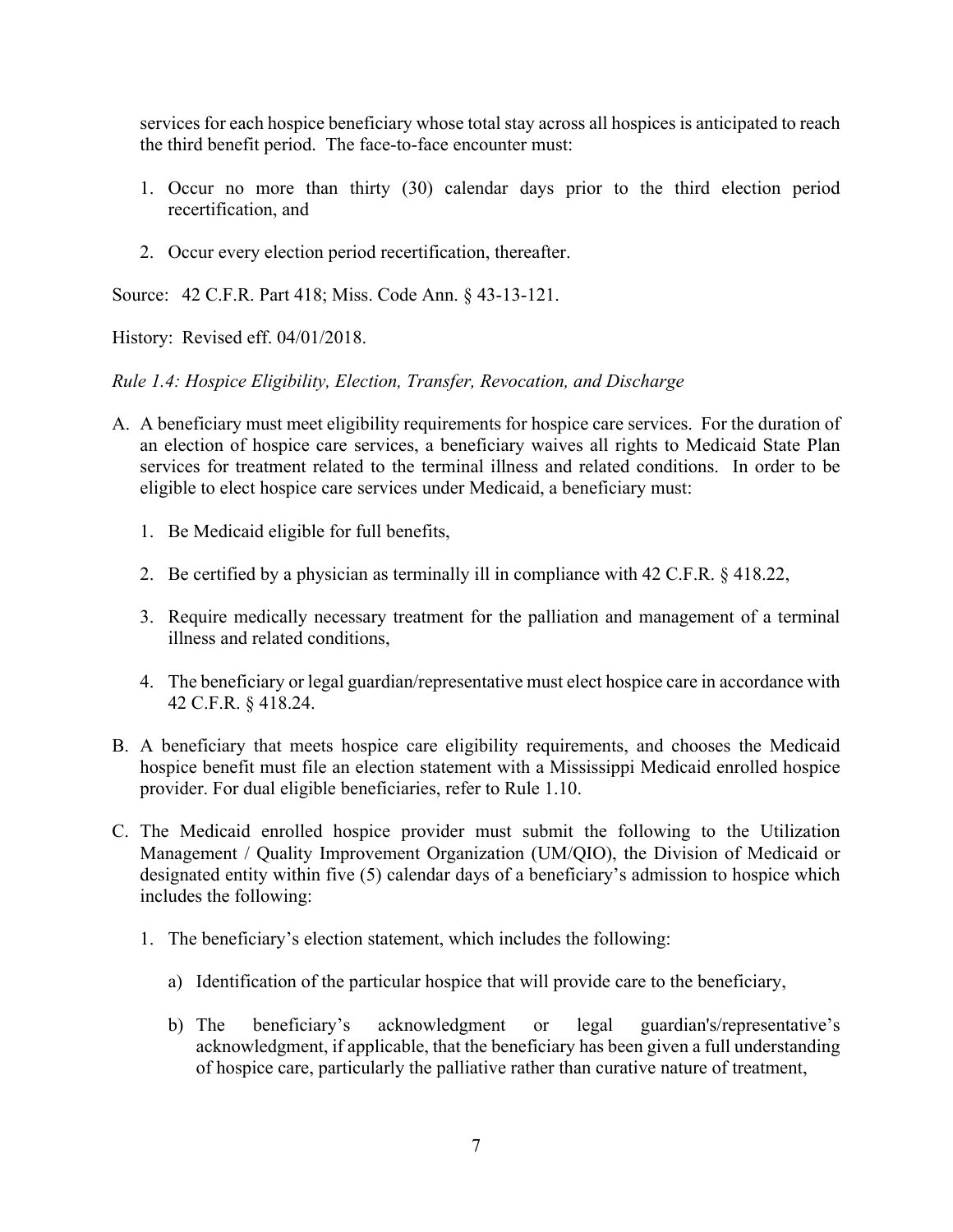- c) The beneficiary's acknowledgement or legal guardian's/representative's acknowledgment, if applicable, that the beneficiary understands that certain Medicaid State Plan services are waived by the election of hospice,
- d) An effective date of the election period which cannot be earlier than the date of the election statement,
- e) The name of the beneficiary's attending physician, if any, along with the following information including, but not limited to, the attending physician's:
	- 1) Full name,
	- 2) Office address,
	- 3) National Provider Identification (NPI) number, and
	- 4) Other detailed identifying information.
- f) The beneficiary's acknowledgement or legal guardian's/representative's acknowledgment, if applicable, that the designated attending physician is the beneficiary's or legal guardian's/representative's choice.
- g) The signature of the beneficiary or signature of the legal guardian/representative, if applicable, and date signed.
- 2. Prior authorization requests must include the following for the initial ninety (90) day election period:
	- a) Signed notice of election form,
	- b) Signed Physician Certification/Recertification of Terminal Illness Form,
	- c) Clinical/medical information supporting terminal prognosis,
	- d) Physician orders,
	- e) Current medication list, and
	- f) Hospice provider plan of care.
- D. The Medicaid hospice provider must submit prior authorization for any subsequent ninety (90) day election period and subsequent sixty (60) day hospice election periods five (5) calendar days prior to the end of the current election period.
	- 1. The following prior authorization documentation is required: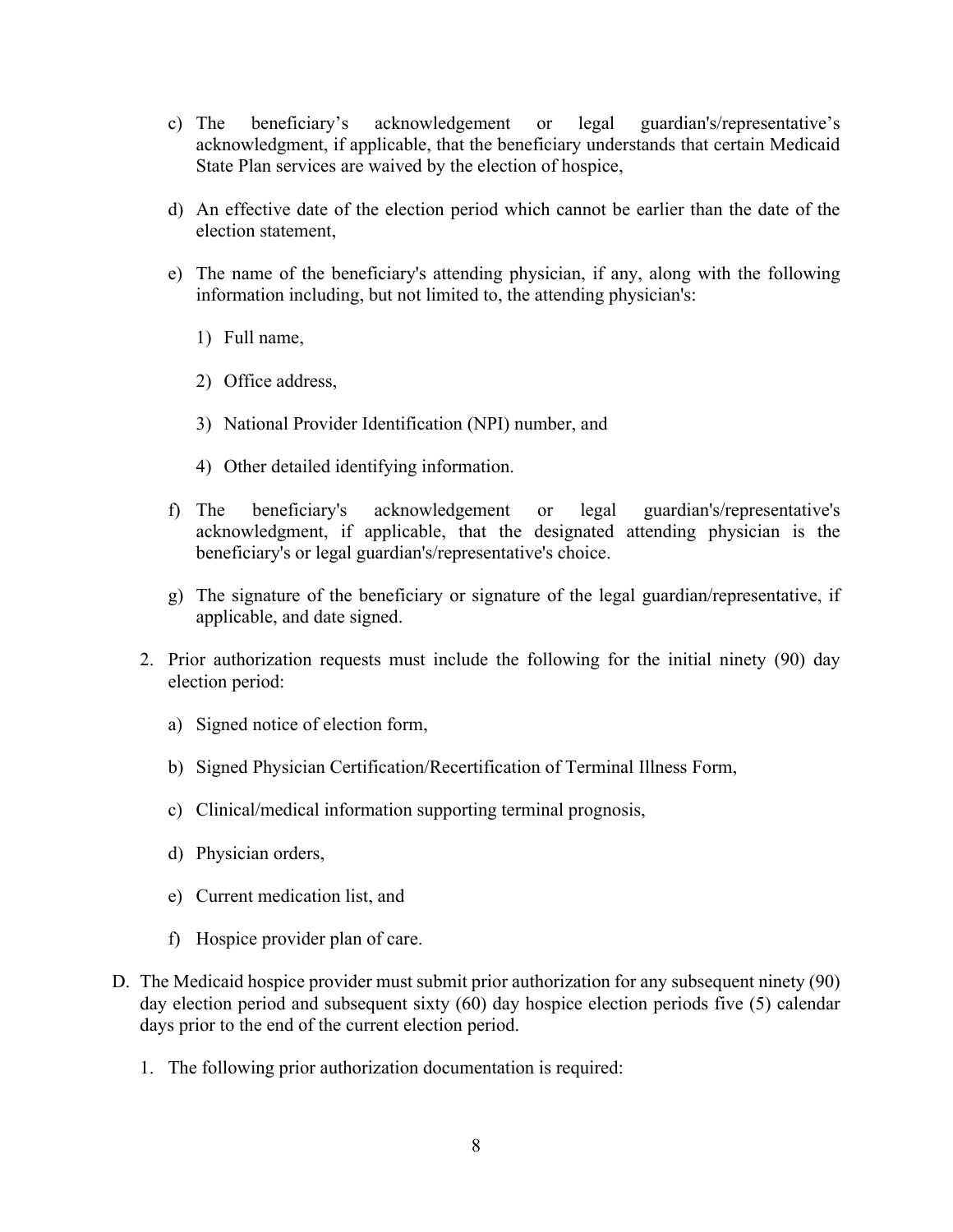- a) Signed Physician Certification/Recertification of Terminal Illness Form (DOM 1165 C),
- b) Updated clinical/medical information supporting terminal prognosis,
- c) Updated physician orders,
- d) Updated medication record,
- e) Updated plan of care,
- f) Beneficiary's current weight, vital sign ranges, lab tests, and
- g) Any other documentation supporting continuation of hospice services.
- 2. An election to receive hospice care services is considered to continue through the initial election period and through subsequent election periods without a break in service as long as the beneficiary:
	- a) Remains in the care of a hospice,
	- b) Does not revoke the election,
	- c) Is not discharged from the hospice, and
	- d) Continues to meet Medicaid eligibility requirements.
- E. Additional documentation that is requested by the UM/QIO that is not received within the time period outlined in the Notice of Pending or Suspended Review will result in the effective date beginning when completed required documentation is received.
	- 1. The Division of Medicaid may waive the consequences of failure to submit timely documentation for exceptional circumstances. Exceptions to notice within five (5) calendar days:
		- a) Fire,
		- b) Floods,
		- c) Embargoes,
		- d) War, acts of war, insurrections, riots,
		- e) Strikes, lockouts or other labor disturbances,
		- f) Or acts of God.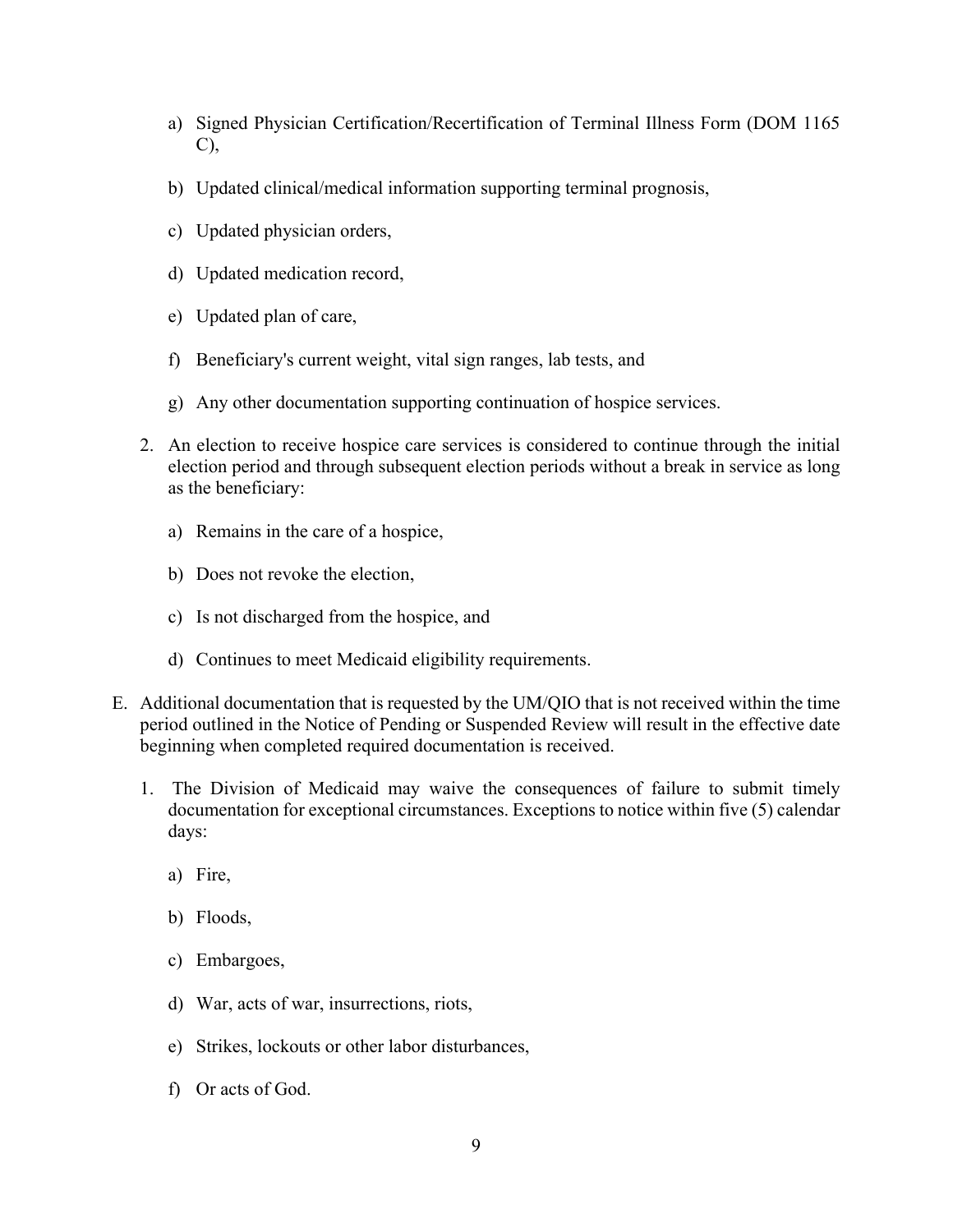- 2. A provider so affected shall use reasonable commercial efforts to avoid or remove such causes of nonperformance, and shall provide proper notice hereunder immediately whenever such causes are removed. Changes to the scope of available services or reimbursement methodology for the provision of certain services through legislative or regulatory action shall not constitute an unforeseeable circumstance within the meaning of this section.
- F. A beneficiary or legal guardian/representative may change, once per election period, the designation of the particular hospice from which hospice care will be received. The change of the designated hospice is not considered a revocation of the election or discharge from hospice services, but is a transfer.
	- 1. The beneficiary or legal guardian/representative must file, with the hospice from which hospice care has been received and with the newly designated hospice, a signed statement that includes the following information:
		- a) The name of the hospice from which the beneficiary currently receives hospice care,
		- b) The name of the hospice the beneficiary chooses to transfer to, and
		- c) The effective date of the transfer.
	- 2. The new hospice provider chosen by the beneficiary or legal guardian/representative must file the transfer notice and complete all assessments as required by the hospice Conditions of Participation and any federal and state laws.
- G. A beneficiary or legal guardian/representative may revoke the election of hospice care services at any time which results in forfeiture of any remaining days in that election period.
	- 1. The revocation must be in writing and filed with the hospice provider and must include:
		- a) A signed statement that the beneficiary revokes the election for hospice care services for the remainder of that election period, and
		- b) The effective date of the revocation which cannot be earlier than the date that the revocation is made.
	- 2. Verbal revocation of hospice care services is not acceptable.
	- 3. Upon revoking hospice care services, the beneficiary's waived Medicaid benefits will resume.
	- 4. The provider must file a revocation of hospice services notice to the UM/QIO Division of Medicaid or designee within five (5) calendar days after the effective date of the revocation.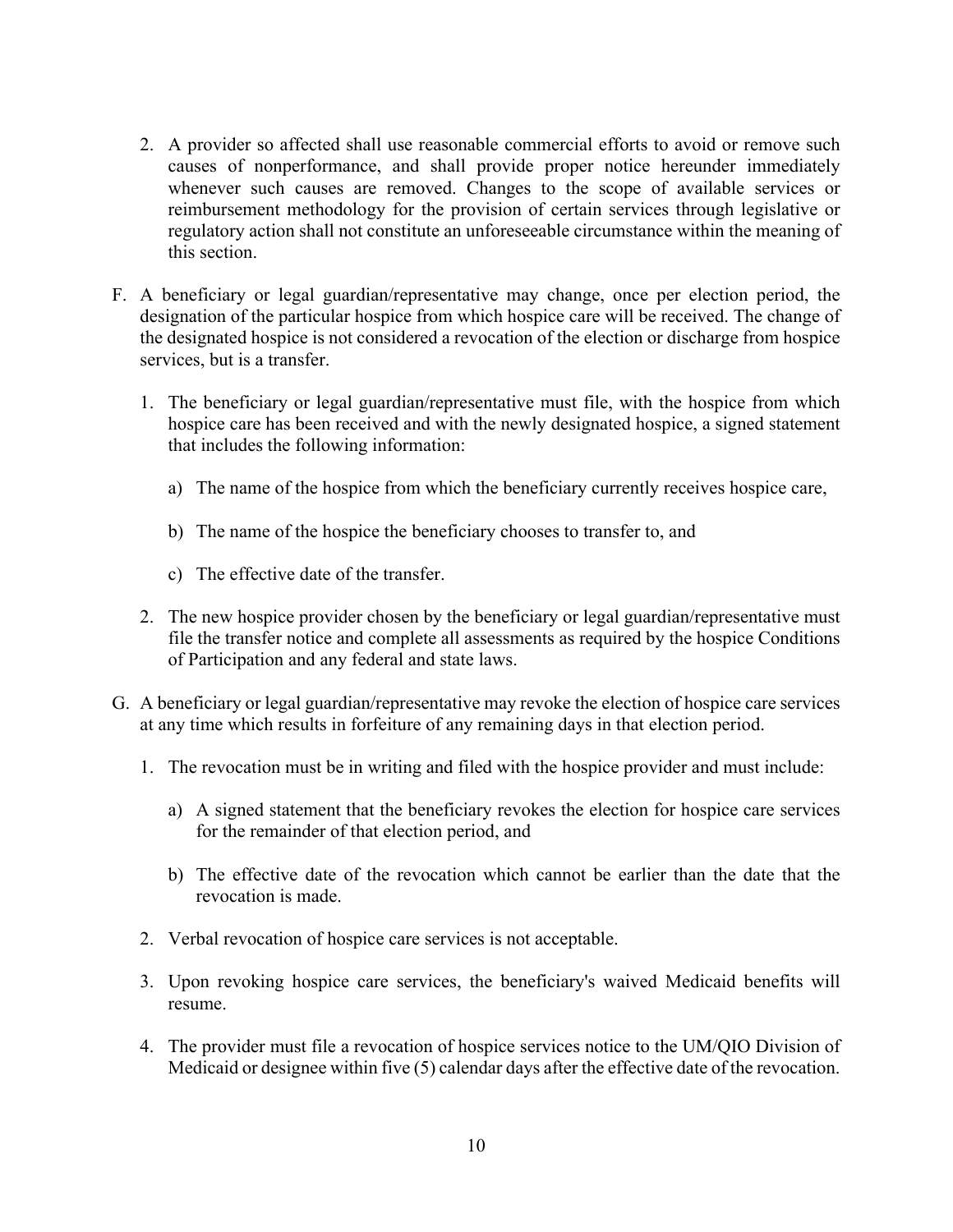- 5. The beneficiary or legal guardian/representative may, at any time after a revocation, elect to receive hospice coverage for any other hospice election periods the beneficiary is eligible to receive.
- H. The hospice provider must notify the Division of Medicaid of any discharge by filing a discharge notice within five (5) calendar days after the effective date of discharge.
	- 1. A hospice provider can only discharge a beneficiary as a result of one (1) of the following:
		- a) The beneficiary or guardian/legal representative transfers to another hospice provider,
		- b) The beneficiary moves out of the geographic area that the hospice defines in its service area,
		- c) The beneficiary's condition improves and he/she is no longer considered terminally ill,
		- d) Discharge for cause which is extraordinary circumstances in which the hospice provider would be unable to continue to provide hospice care services. Before seeking a discharge for cause of a beneficiary, the hospice provider must:
			- 1) Advise the beneficiary that a discharge for cause is being considered,
			- 2) Make a serious effort to resolve the problem(s) presented by the beneficiary's behavior or situation, and
			- 3) Ascertain that the beneficiary's proposed discharge is not due to the beneficiary's use of necessary hospice services,
			- 4) Document the problem(s) and efforts made to resolve the problem(s) in the beneficiary's medical records, and
			- 5) Notify the UM/QIO Division of Medicaid or designee of the circumstances surrounding the impending discharge.
		- e) Beneficiary or guardian/legal representative decides to revoke the hospice benefit, or
		- f) The beneficiary dies,
	- 2. The hospice provider, prior to discharging a beneficiary for any reason other than revocation, transfer, or death, must obtain a written physician's discharge order from the hospice medical director. If a beneficiary has an attending physician involved in his or her care, this physician should be consulted before discharge and the physician's review and decision included in the discharge note.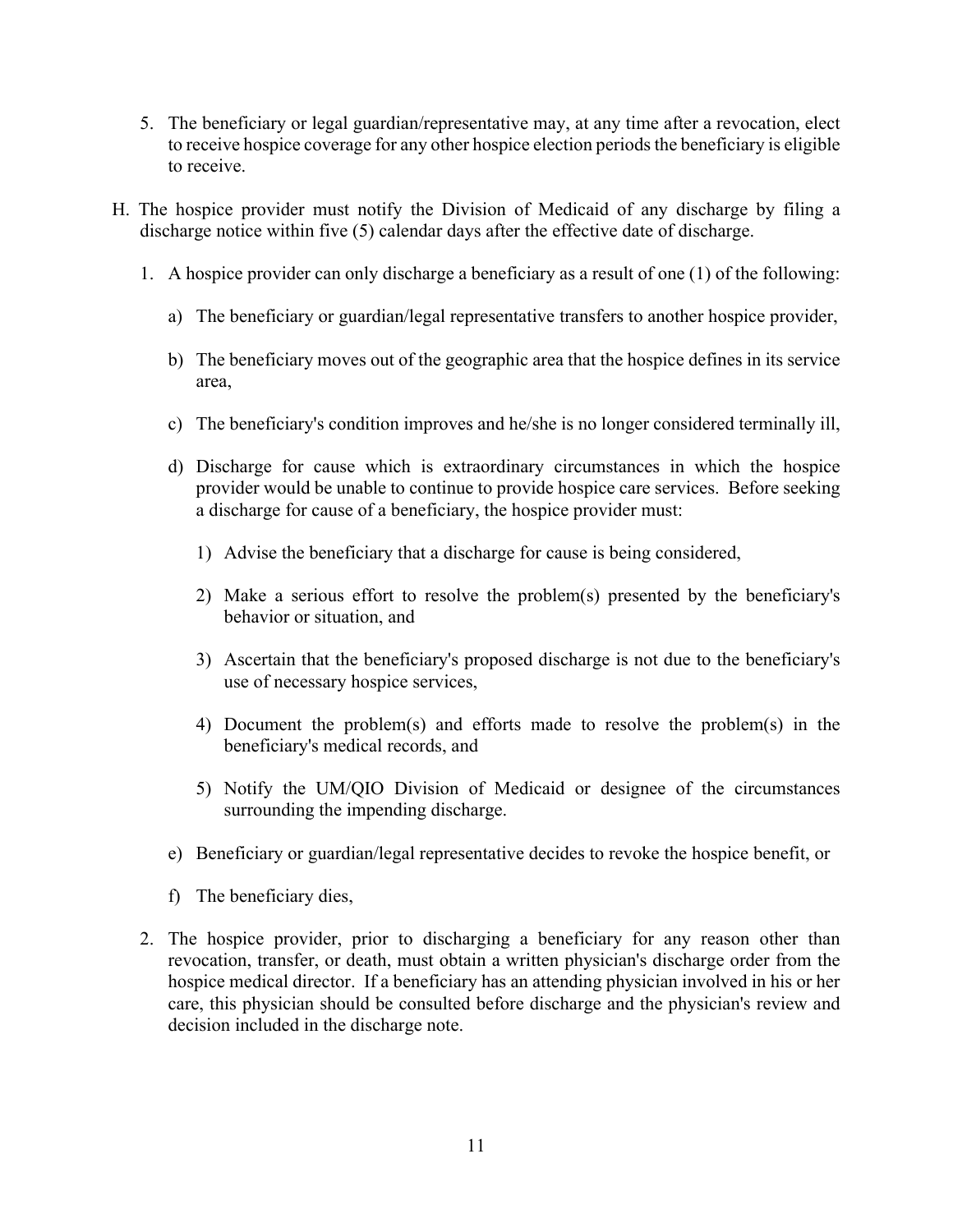- 3. A beneficiary, upon discharge from a hospice provider during a particular election period for reasons other than immediate transfer to another hospice, is no longer covered under Medicaid for hospice care and:
	- a) Resumes Medicaid coverage of the benefits waived, if eligible, and
	- b) May at any time elect to receive hospice care if he or she is again eligible to receive the benefit.
- 4. The hospice provider must have in place a discharge planning process that takes into account the prospect that a beneficiary's condition might stabilize or otherwise change such that the beneficiary cannot continue to be certified as terminally ill. Prior to discharging a beneficiary who is no longer certified as terminally ill, the discharge planning process must include planning for any necessary:
	- a) Family counseling,
	- b) Beneficiary education, and/or
	- c) Other services.
- I. Hospice providers cannot automatically or routinely discharge a beneficiary at its discretion, even if the hospice care is costly or inconvenient.
- Source: 42 C.F.R. Part 418; Miss. Code Ann. § 43-13-121.
- History: Revised eff. 01/01/2022; Revised eff. 04/01/2018; Revised Miss. Admin. Code Part 205, Rule 1.4.E. eff. 06/01/2016.
- <span id="page-13-0"></span>*Rule 1.5: Hospice Plan of Care (POC)*
- A. The hospice provider must ensure each beneficiary has an individualized written plan of care (POC) established by the hospice interdisciplinary team/interdisciplinary group (IDT/IDG) in collaboration with the attending physician, if any, beneficiary, family and/or primary care giver that specifies the hospice care and services necessary to meet the beneficiary's and family's specific needs identified in the initial, comprehensive, and updated comprehensive assessments.
- B. The hospice provider must ensure that each beneficiary and the primary care giver(s) receive education and training provided by the hospice as appropriate to their responsibilities for the care and services identified in the POC.
- C. The IDT/IDG must be designated by the hospice and be composed of representatives from all the core services and include, at a minimum:
	- 1. A doctor of medicine or osteopathy,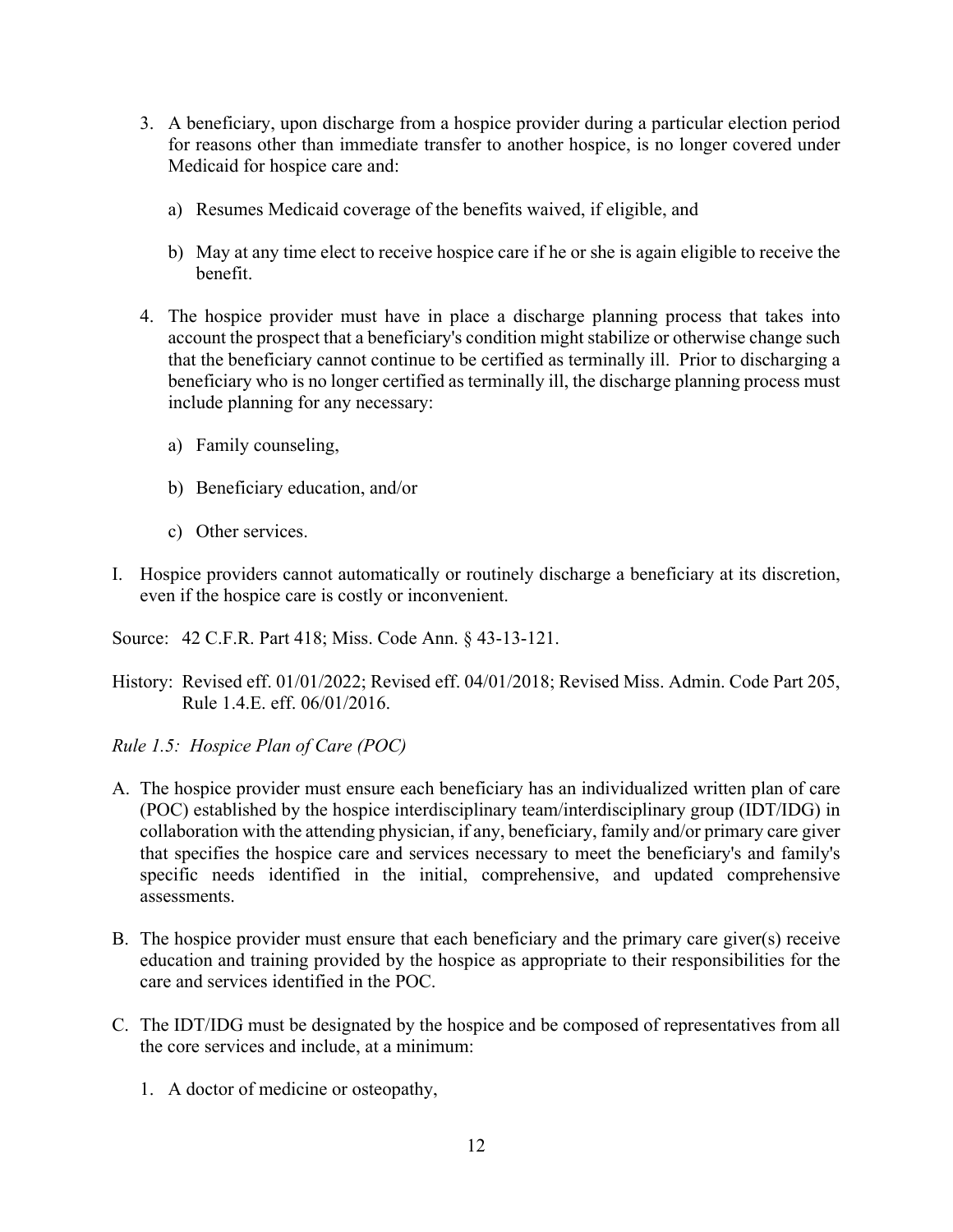- 2. A registered nurse (RN) designated to provide coordination of care and to ensure continuous assessment of each beneficiary's and family's needs and implementation of the interdisciplinary POC,
- 3. A social worker, and
- 4. A pastoral or other counselor.
- D. The POC must be developed for each beneficiary/family by a minimum of two (2) IDT/IDG members and must be approved or revised by the full IDT/IDG and the hospice medical director at the next IDT/IDG meeting. The IDT/IDG is responsible for:
	- 1. Participation in the establishment of the POC within forty-eight (48) hours of admission to hospice,
	- 2. Periodic review and revision of the most current beneficiary/family assessment, evaluation of care needs and updating the POC as frequently as the beneficiary's condition requires but no less than every:
		- a) Fourteen (14) calendar days for home care, and
		- b) Seven (7) calendar days for general inpatient care,
	- 3. Direction, coordination and supervision of the hospice care and services provided in accordance with the POC and comprehensive assessments, and
	- 4. Signing initial, periodic, and revisions of the POC.
- D. The POC must include all services necessary for the palliation and management of the terminal illness and related conditions, including the following:
	- 1. Interventions to manage pain and symptoms,
	- 2. A detailed statement of the scope and frequency of services necessary to meet the specific beneficiary and family needs,
	- 3. Measurable outcomes anticipated from implementing and coordinating the POC,
	- 4. Drugs and treatment necessary to meet the needs of the beneficiary,
	- 5. Medical supplies and appliances necessary to meet the needs of the beneficiary,
	- 6. The IDT's/IDG's documentation of the beneficiary's or guardian's/legal representative's level of understanding, involvement, and agreement with the POC in accordance with the hospice's own policies, in the medical record.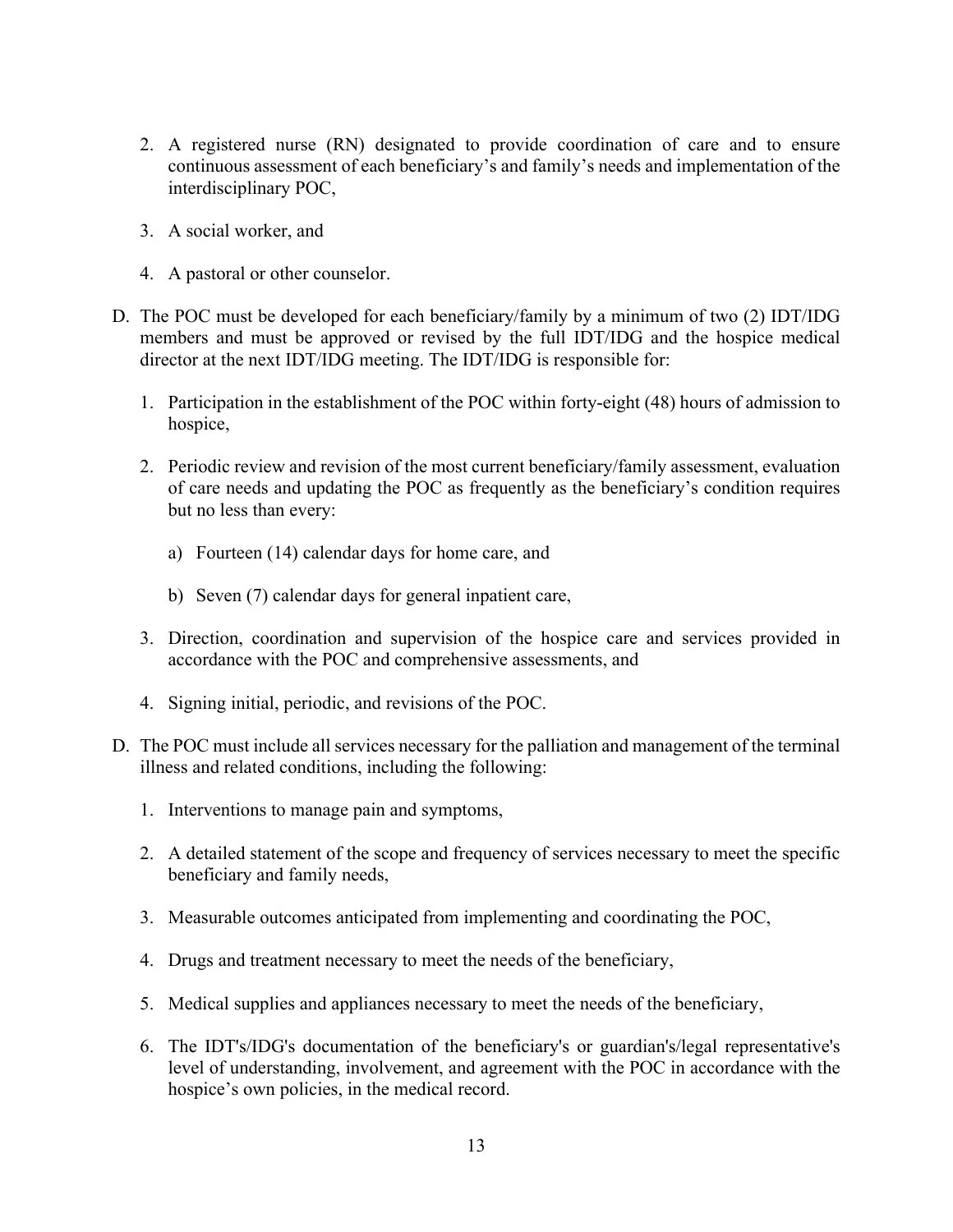- E. The POC of a resident of a long-term care facility receiving hospice care should be coordinated between the long-term care facility and the hospice provider to ensure continuity of care.
- F. The POC of a waiver participant receiving hospice care should be coordinated between the hospice provider and the waiver provider to ensure continuity of care. Waiver participants who elect to receive hospice care may not receive waiver services which are duplicative of any services rendered through hospice.

Source: 42 C.F.R. Part 418; Miss. Code Ann. § 43-13-121.

History: Revised eff. 04/01/2018.

#### <span id="page-15-0"></span>*Rule 1.6: Covered Services*

The Division of Medicaid covers hospice services in accordance with the hospice plan of care (POC), when prior authorized by a Utilization Management/Quality Improvement Organization (UM/QIO), the Division of Medicaid, or designated entity and provided in a manner that is consistent with accepted standards of practice and complies with all federal and state laws in addition to Medicare's Conditions of Participation and includes the following:

- A. Core services, with the exception of physician services, must be provided directly by hospice employees on a routine basis. The following are hospice core services:
	- 1. Physician services,
	- 2. Nursing services by a registered nurse (RN),
	- 3. Medical social services by a licensed social worker who has at least a bachelor's degree from a school accredited or approved by the Council on Social Work Education, and who is working under the direction of a physician,
	- 4. Counseling services which includes, but not limited to:
		- a) Bereavement counseling services provided to the beneficiary's family before and up to one (1) year after the beneficiary's death and the hospice provider must:
			- 1) Have an organized program for the provision of bereavement services furnished under the supervision of a qualified professional with experience or education in grief or loss counseling.
			- 2) Counsel residents of a skilled nursing facility/nursing facility (SNF/NF) or an intermediate care facility for individuals with intellectual disabilities (ICF/IID) when appropriate and identified in the bereavement plan of care (POC).
			- 3) Ensure that bereavement services reflect the needs of the bereaved.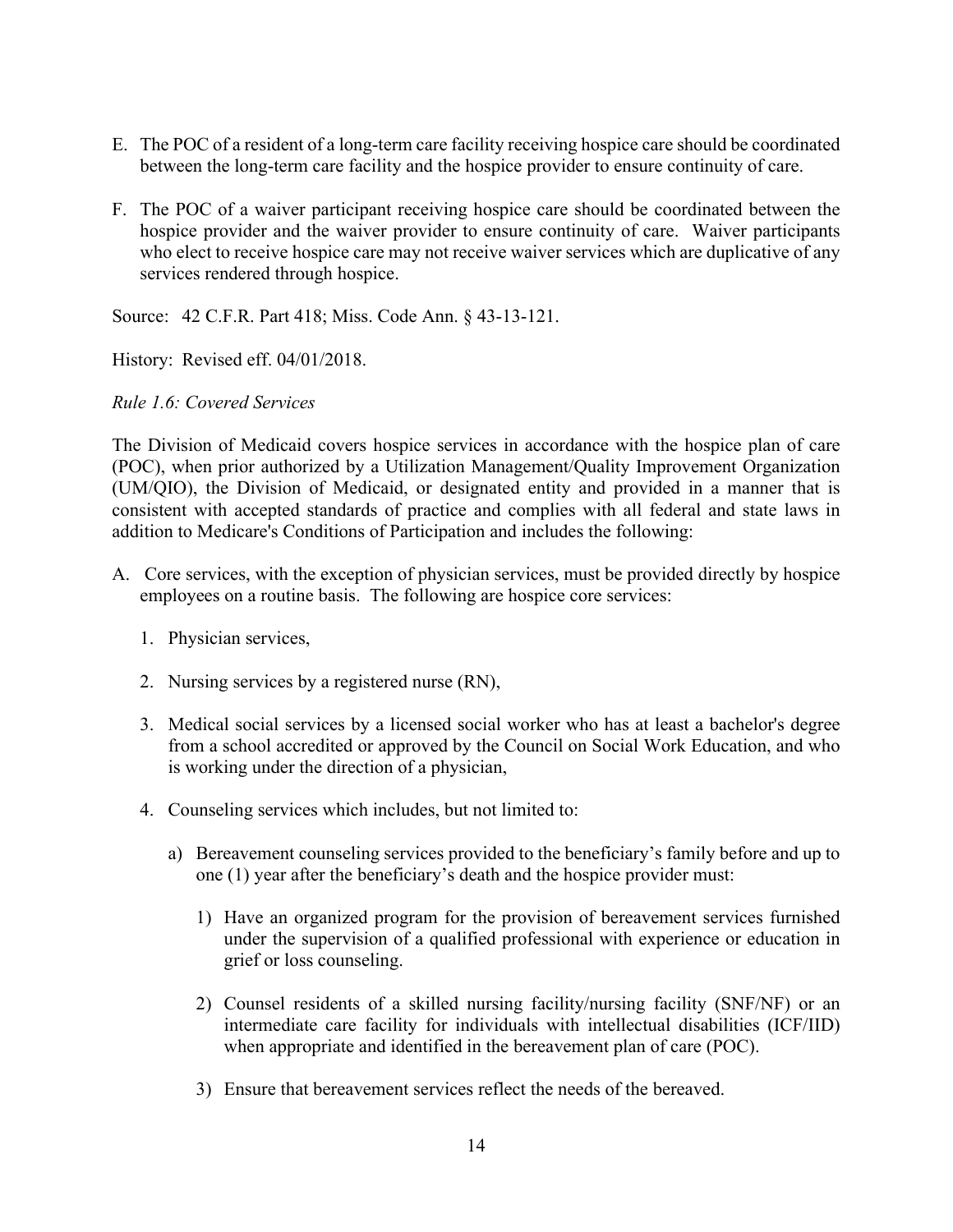- 4) Develop a bereavement POC that notes the kind of bereavement services to be offered and the frequency of service delivery.
- b) Spiritual counseling, and
- c) Dietary counseling by a registered dietician, RN, or other qualified professionals.
- B. Non-core services which include:
	- 1. Physical therapy, occupational therapy, and speech-language pathology services,
	- 2. Hospice aide and homemaker services furnished by qualified personnel, and
	- 3. Volunteer services used in defined roles and under the supervision of a designated hospice employee.
- C. Routine Home Care (RHC) which is a day when a beneficiary who has elected to receive hospice care is at home and is not receiving Continuous Home Care.
- D. Continuous Home Care which is a day when a beneficiary who has elected to receive hospice care is not in an inpatient facility and receives hospice care consisting predominantly of nursing care on a continuous basis at home.
	- 1. The hospice must provide a minimum of eight (8) aggregate hours of care by an RN, hospice aide and/or homemaker during a twenty-four (24) hour day that begins and ends at midnight. Homemaker or hospice aide services or both may supplement the nursing care during periods of crisis but care during these periods must be predominantly nursing care provided by an RN, which means more than half of the hours of care are provided by an RN.
	- 2. Continuous Home Care may not be provided when the hospice beneficiary is a long-term care facility resident or an inpatient of a free-standing hospice.
- E. Inpatient Respite Care which is a day when a beneficiary who has elected hospice care receives care in an approved facility on a short-term basis for respite when necessary to relieve the family members or other persons who normally care for the beneficiary at home and must not be:
	- 1. Greater than five (5) consecutive days at a time.
	- 2. Long-term care facility resident, assisted living (AL) waiver participant, or an inpatient of a free-standing hospice, or
	- 3. Provided when services are duplicated or any other like services are being delivered to the beneficiary.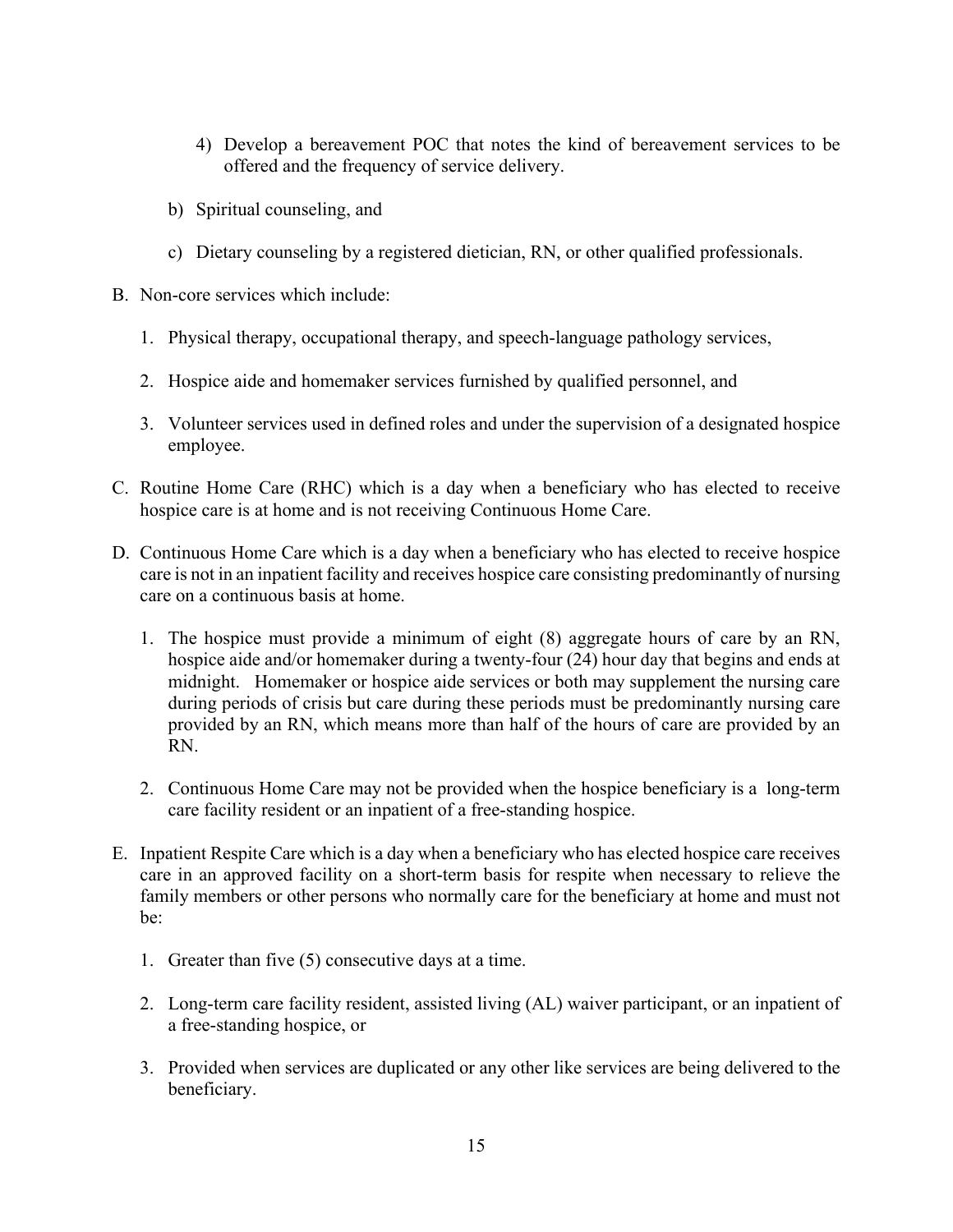- F. General Inpatient Care which is a day when a beneficiary who has elected hospice care receives general inpatient care in an inpatient facility for pain control or acute or chronic symptom management which cannot be managed in other settings and provided in a participating hospice inpatient unit, hospital, or a participating skilled nursing facility (SNF) or nursing facility (NF) that additionally meets the special hospice standards regarding patient and staffing areas.
- G. Medical supplies and appliances, drugs and biologicals related to the palliation and management of the beneficiary's terminal illness and related conditions as identified in the hospice POC.
- H. Concurrent hospice and home and community based-services (HCBS) waiver services only if:
	- 1. Hospice benefits which address the person's terminal illness are fully utilized prior to waiver service utilization in instances of potential duplication including, but not limited to:
		- a) Hospice aide/homemaker and HCBS waiver personal care attendant services,
		- b) Hospice in-patient respite and HCBS waiver institutional respite,
		- c) Hospice medical appliances/supplies and HCBS waiver specialized medical equipment/supplies,
		- d) Hospice physical therapy, speech-language pathology, occupational therapy and HCBS waiver physical therapy, speech therapy, occupational therapy, and
		- e) Hospice nursing care and HCBS waiver home health skilled nurse visits.
	- 2. A face-to-face person centered planning (PCP) conference with both providers is held within five (5) business days of a person receiving concurrent services. If the face-to-face conference cannot be held within five (5) business days due to justifiable logistical reasons, a conference call must be held:
		- a) Within five (5) business days of a person receiving concurrent services, and
		- b) A face-to-face conference with both providers must be held within thirty (30) days of the person receiving concurrent services.
	- 3. A face-to-face PCP conference is conducted within five (5) business days of a significant change in the person's condition that warrants changes to the person's services on the hospice POC and/or HCBS plan of services and supports (PSS).
	- 4. The following persons are in attendance at the face-to-face PCP conference:
		- a) The person and/or the person's designated representative,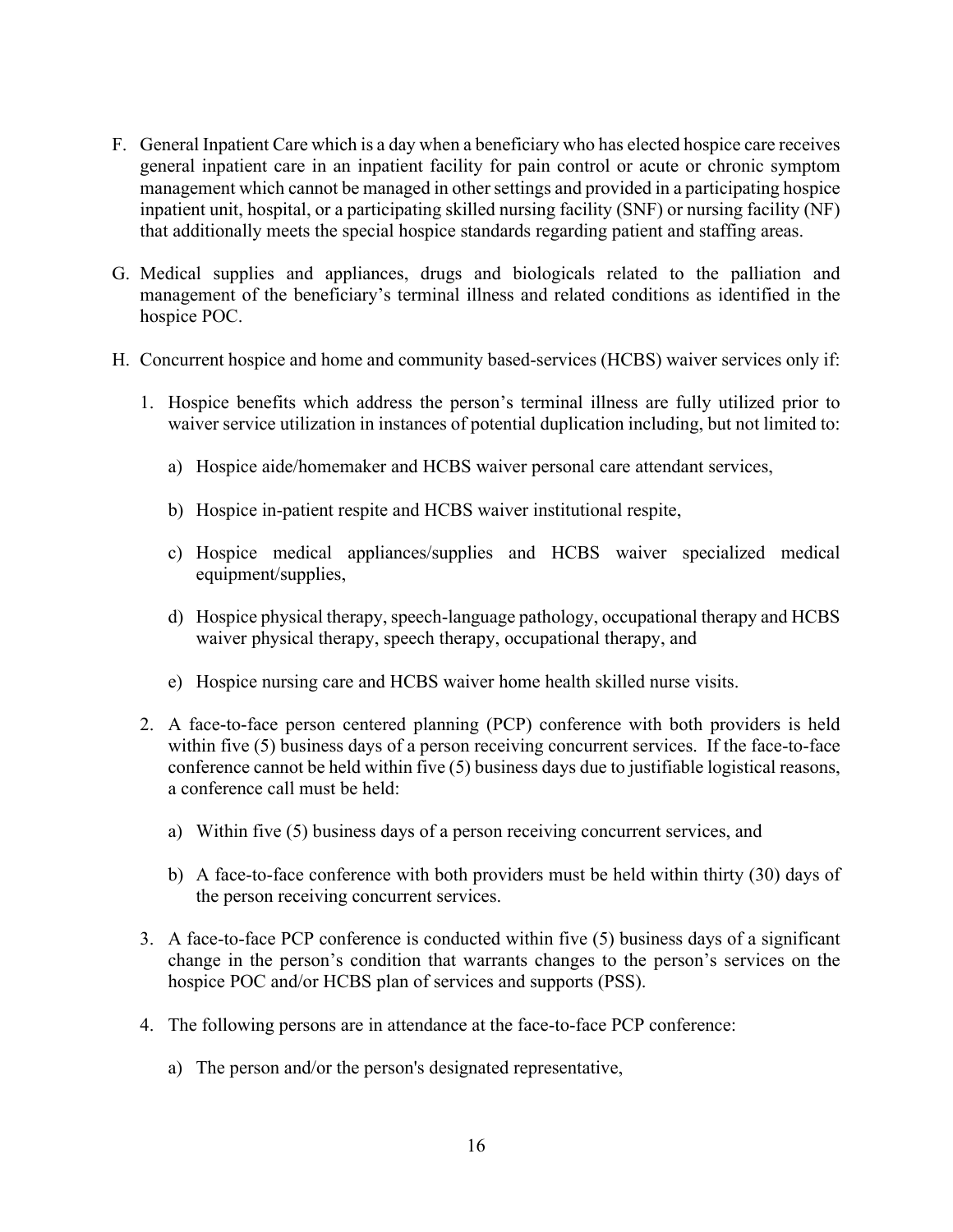- b) The hospice provider, and
- c) The HCBS waiver case manager/support coordinator.
- 5. The hospice POC and an HCBS PSS:
	- a) Are maintained by both providers in the medical record,
	- b) Identify the services the person receives,
	- c) Designate which provider is responsible for delivering each service,
	- d) Indicate the frequency of each service,
	- e) State a reason each service performed by a waiver is not covered by hospice,
	- f) Meet the standard requirements of the hospice POC and the applicable requirements of the HCBS waiver program's PSS,
	- g) Are signed by both the hospice provider and HCBS waiver case manager/support coordinator, and
	- h) Are approved by the Division of Medicaid.

Source: Miss. Code Ann. §§ 41-85-1 through 25, 43-13-121.

History: Revised eff. 04/01/2018.

<span id="page-18-0"></span>*Rule 1.7: Transportation*

- A. The hospice provider must:
	- 1. Provide transportation for medical services relating to the terminal illness and related conditions after the admission to the hospice,
	- 2. Provide transportation from the hospital to the beneficiary's residence or to a freestanding hospice facility during a period of hospitalization after election of the hospice benefit.
	- 3. Arrange for non-emergency transportation through the non-emergency transportation (NET) broker program when the hospice beneficiary requires or requests transportation for services that are not palliative in nature or for transportation services unrelated to the terminal illness and related conditions.
- B. Transportation is not covered under the hospice benefit when: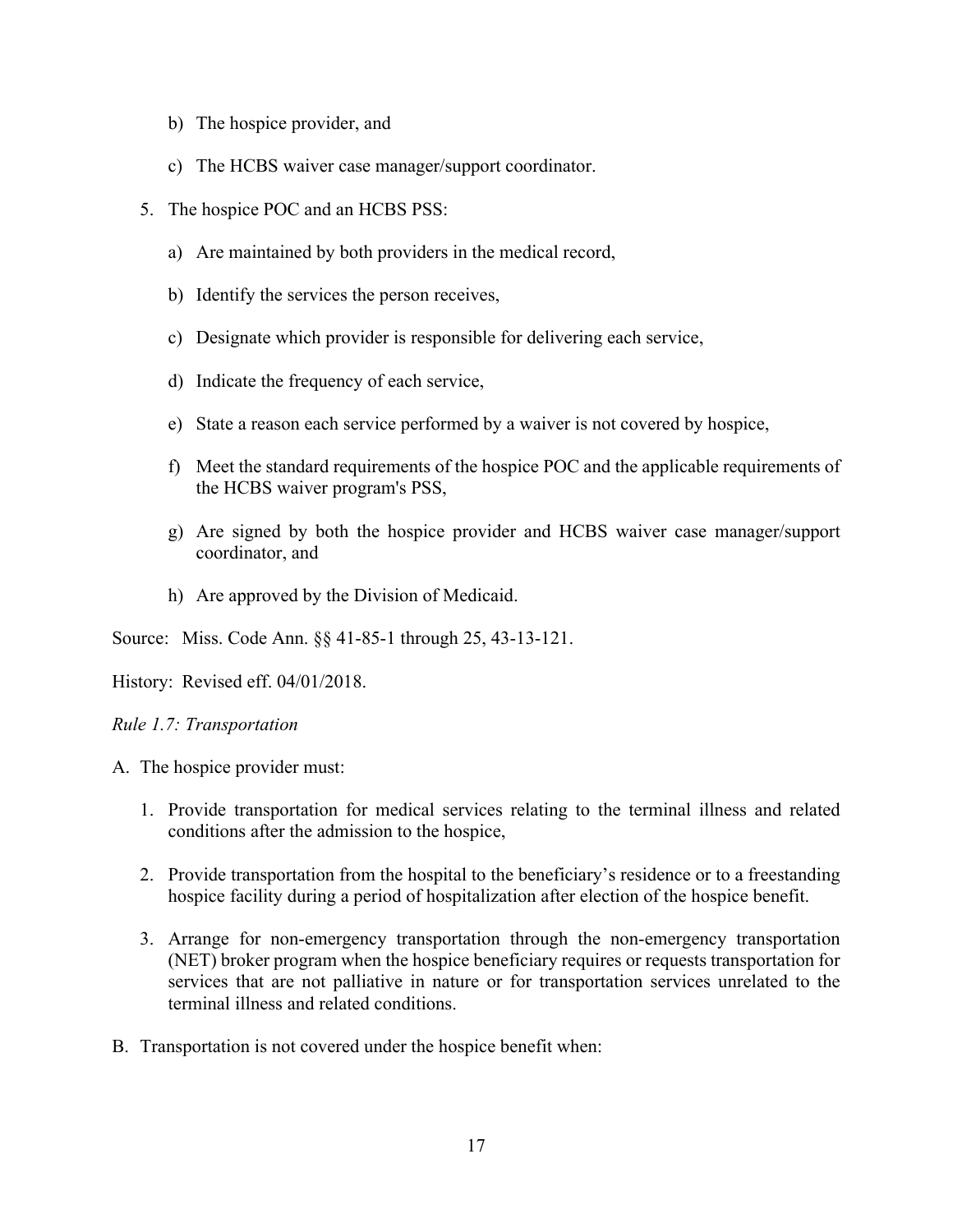- 1. The hospice beneficiary calls 911 for ambulance/medical assistance for the terminal illness or related conditions, or
- 2. The hospice beneficiary requires or requests transportation for medical services that are not palliative in nature or are unrelated to the terminal illness or related conditions.

Source: Miss. Code Ann. § 43-13-121.

History: Revised eff. 04/01/2018.

<span id="page-19-0"></span>*Rule 1.8: Reimbursement*

- A. A hospice provider must obtain written certification/recertification of terminal illness before billing for hospice services.
- B. The Division of Medicaid reimburses hospice providers at one (1) of the four (4) following predetermined rates for each day that the beneficiary is under the care of the hospice based on the level of care required to meet the beneficiary's and family's needs:
	- 1. Routine Home Care (RHC):
		- a) Is reimbursed for each day the beneficiary is under the care of the hospice provider and not receiving one of the other categories of hospice care. This rate is reimbursed without regard to the volume or intensity of routine home care services provided on any given day, and is also reimbursed when the beneficiary is receiving outpatient hospital care for a condition unrelated to the terminal condition.
		- b) Beginning January 1, 2016 is reimbursed:
			- 1) At a higher payment rate for the first sixty (60) days of hospice care, and
			- 2) At a reduced payment rate for hospice care for sixty-one (61) days and over, and
		- c) Includes a service intensity add-on (SAI) payment in addition to the per-diem RHC rate for the actual direct patient care hours provided by a registered nurse (RN) or social worker, up to four (4) hours total per day, during the last seven (7) days of a beneficiary's life when discharged due to death. The SAI payment is equal to the continuous home care hourly payment rate multiplied by the amount of direct care actually provided by an RN and/or social worker.
	- 2. Continuous Home Care:
		- a) Is reimbursed only during a period of crisis, defined as a period in which the beneficiary requires continuous care to achieve palliation and management of acute medical symptoms, and only as necessary to maintain the terminally ill beneficiary at home.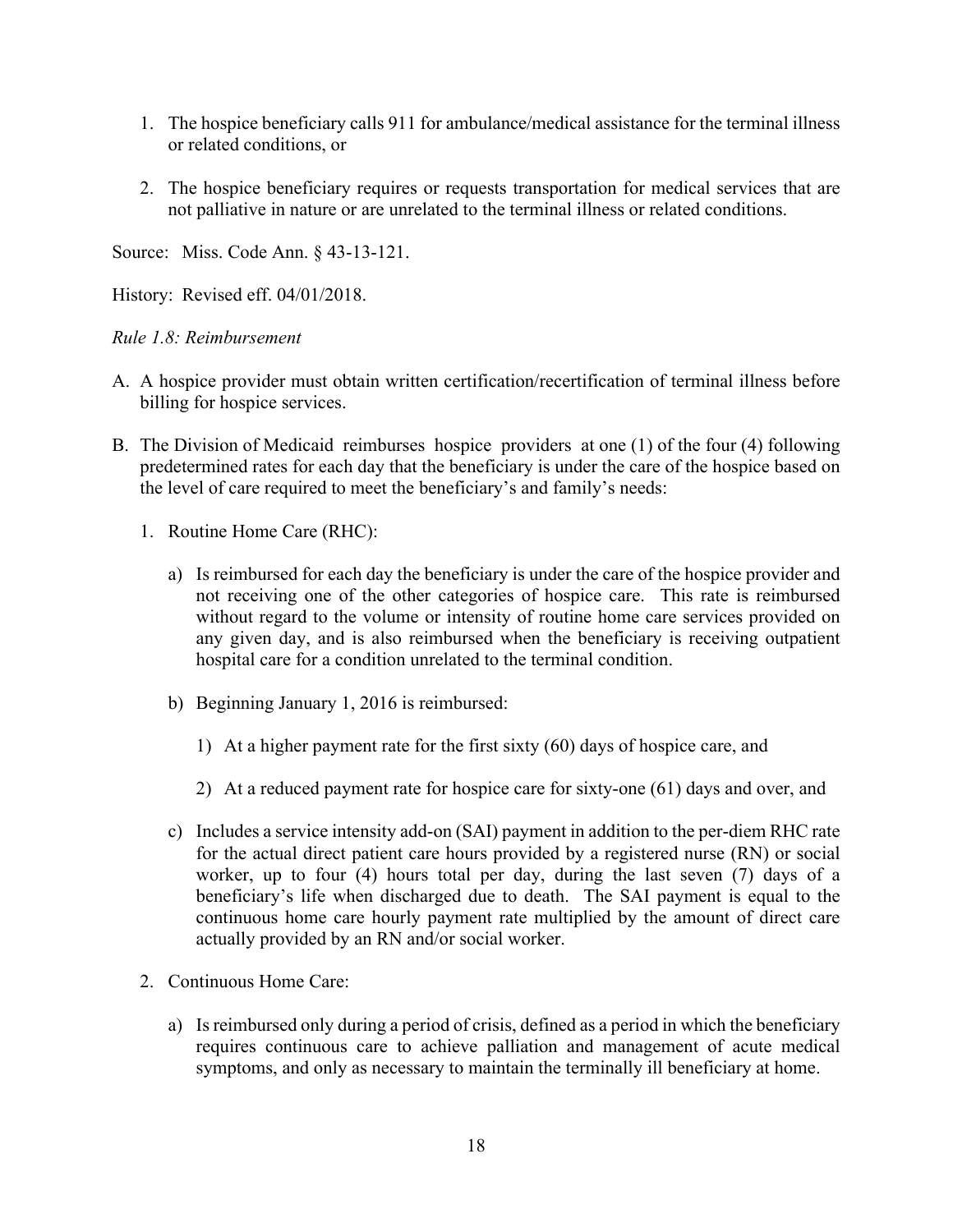- b) Must be a minimum of eight (8) aggregate hours of predominantly nursing care during a twenty-four (24) hour day, which begins and ends at midnight, and:
	- 1) Nursing care must be provided for more than half of the period of care, and
	- 2) Must be provided by a registered nurse.
- c) Is reimbursed at the hourly rate up to twenty-four (24) hours per day.
- d) Is not reimbursed during a hospital, long-term care facility, or inpatient free-standing hospice facility stay.
- 3. Inpatient Respite Care:
	- a) Is reimbursed on any day on which the beneficiary is an inpatient in an approved facility for inpatient respite care.
	- b) Is limited to a maximum of five (5) consecutive days at a time.
	- c) Is not reimbursed when the hospice beneficiary is a long-term care facility resident, assisted living (AL) waiver participant, or an inpatient of a free-standing hospice.
- 4. General Inpatient Care:
	- a) Is reimbursed at the general inpatient care rate for each day such care is consistent with the beneficiary's plan of care.
	- b) Is reimbursed on any day on which the beneficiary is an inpatient in an approved facility for general inpatient care.
	- c) Is reimbursed at the general inpatient care rate for the date of admission and all subsequent inpatient days, except the day on which the beneficiary is discharged.
- C. The Division of Medicaid reimburses the hospice for respite and general inpatient days. The hospice must reimburse the facility that provides respite inpatient care.
- D. The Division of Medicaid does not reimburse for the date of discharge or the date of death.
- E. Payment for physician services provided in conjunction with the hospice benefit is based on the type of service performed.
- F. Payment for physicians' administrative and general supervisory activities is included in the hospice payment rates which include:
	- 1. Participating in the establishment, review and updating of plans of care,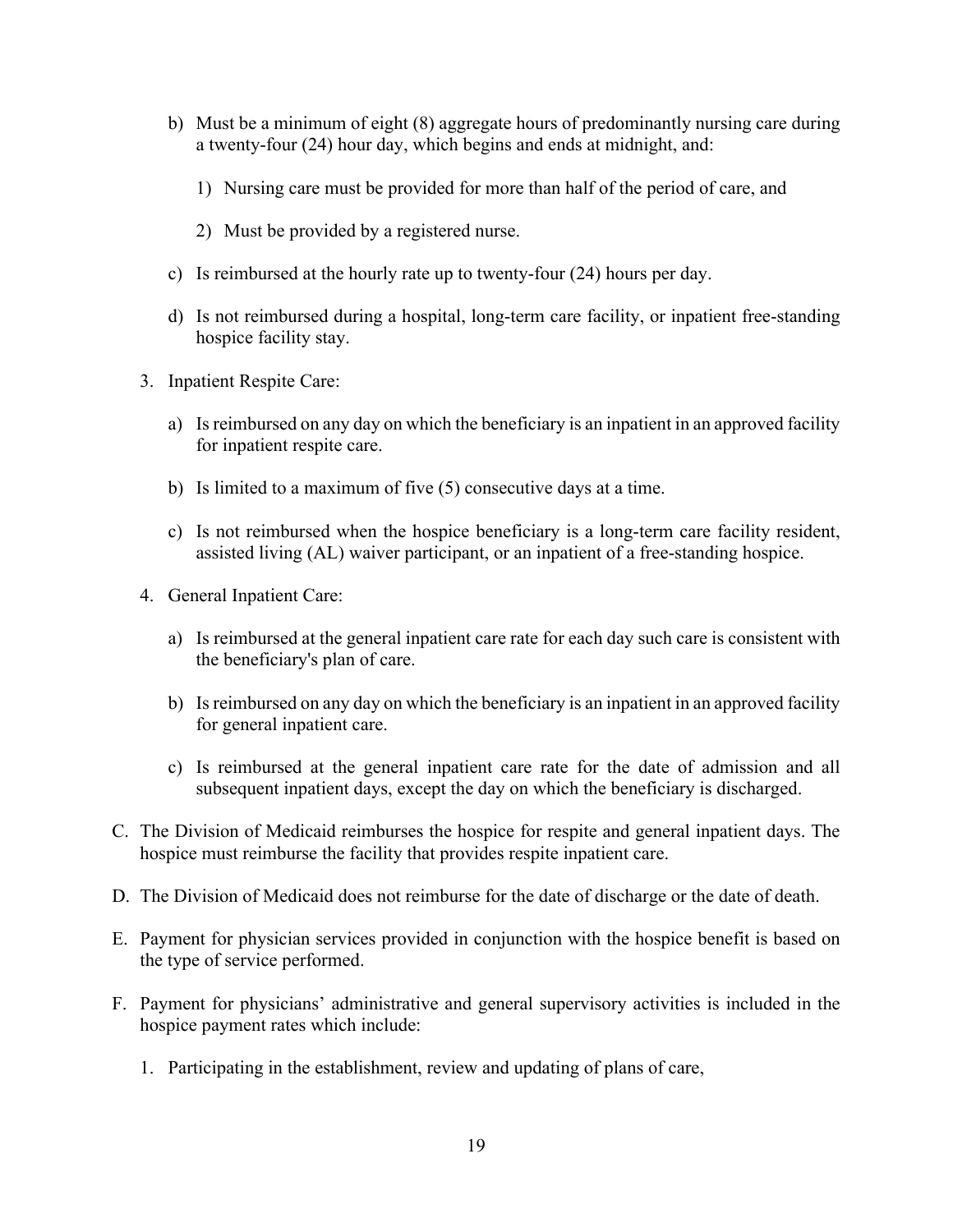- 2. Supervising care and services, and
- 3. Establishing governing policies.
- G. The Division of Medicaid reimburses the hospice provider for beneficiaries in a long-term care facility at ninety-five percent (95%) of the long-term care facility's Medicaid per-diem rate.
	- 1. If the hospice provider fails to submit the required documentation to the UM/QIO within five (5) calendar days of the hospice election, the effective date will be the date when the completed documentation is received.
		- a) The Division of Medicaid will not reimburse the hospice or nursing facility providers for days prior to the effective date of the election statement.
		- b) The hospice and/or nursing facility cannot seek payment from the beneficiary.
	- 2. The Division of Medicaid does not reimburse the hospice provider for long-term care bedhold days.
- H. Hospice providers must report all diagnoses identified in the initial and comprehensive assessments on hospice claims, whether related or unrelated to the terminal prognosis of the individual.
- I. The Division of Medicaid reimburses drugs not related to the beneficiary's terminal illness or related conditions to the dispensing pharmacy through the Medicaid Pharmacy Program.
- J. The Division of Medicaid reimburses disease specific drugs as well as other drugs related to the palliation and management of the beneficiary's terminal illness and related conditions in the hospice per diem rates and are not be reimbursed through the Medicaid Pharmacy Program.

Source: Miss. Code Ann. § 43-13-121.

History: Revised eff. 01/01/2022; Revised eff. 04/01/2018.

#### <span id="page-21-0"></span>*Rule 1.9: Documentation Requirements*

- A. The hospice provider must maintain medical records for each beneficiary at the hospice site which corresponds to the address associated with the provider license and Division of Medicaid provider number and must include, but not limited to, the following:
	- 1. The Division of Medicaid's specific hospice related forms which must be complete and accurate:
		- a) Terminal illness certification/recertification form with supporting documentation,
		- b) Hospice notice of election form,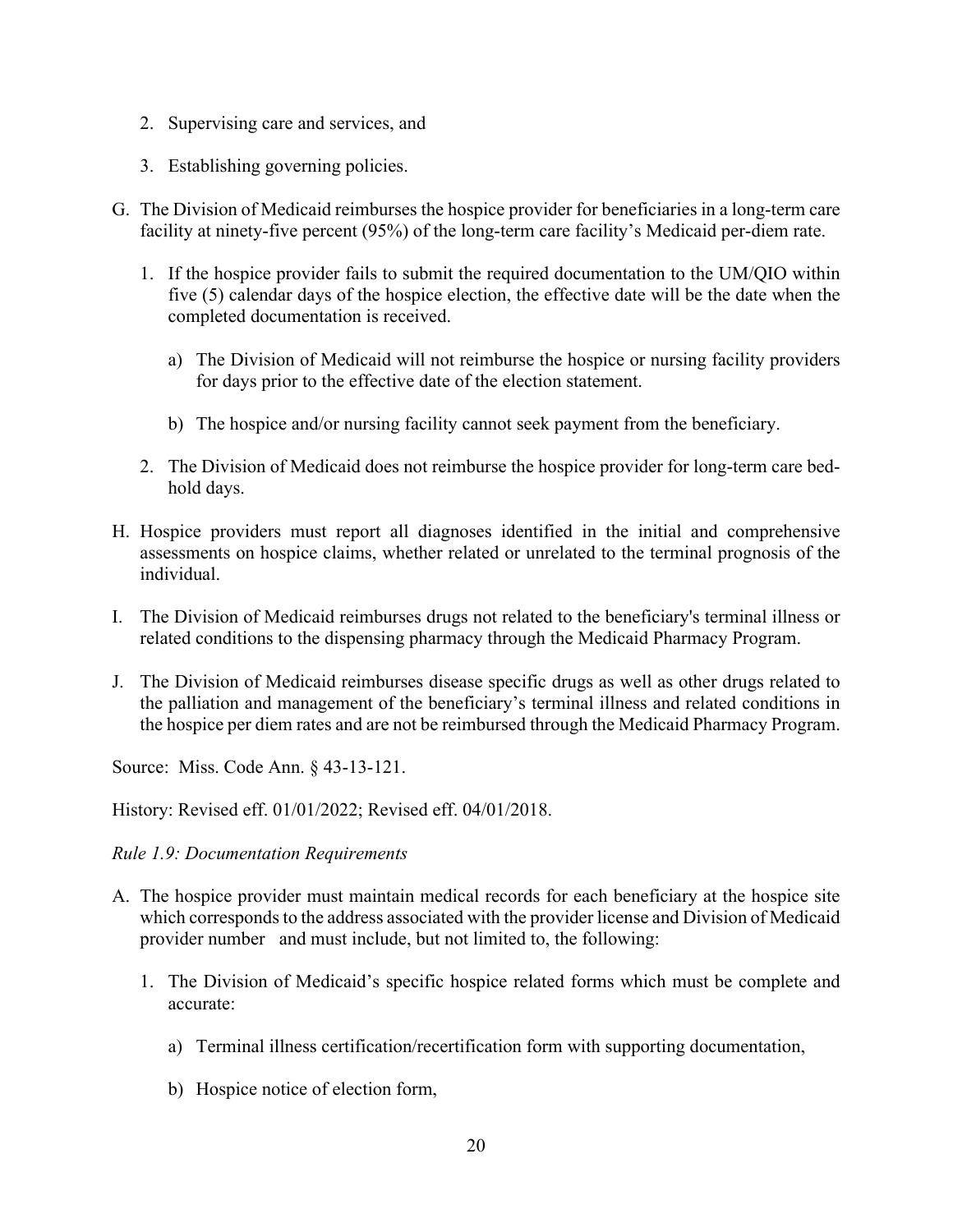- c) Hospice discharge/Hospice revocation form, if applicable,
- d) Hospice transfer form, if applicable,
- e) Hospice discharge/Hospice revocation form including the discharge summary for a hospice beneficiary which must include the following:
	- 1) A summary of the beneficiary's stay including treatments, symptoms, and pain management,
	- 2) The beneficiary's current plan of care (POC),
	- 3) The beneficiary's current physician orders, and
	- 4) Any other documentation that will assist in post-discharge continuity of care or that is requested by the attending physician or receiving facility.
		- The hospice must forward to the receiving facility for any beneficiary transferred to another hospice provider, the following:
			- (1) The hospice discharge summary, and
			- (2) The beneficiary's clinical record, if requested.
		- (b) The hospice must forward to the beneficiary's attending physician for any beneficiary that revokes hospice election or is discharged the following:
			- (1) The hospice discharge summary, and
			- (2) The beneficiary's clinical record, if requested.
- 2. An interdisciplinary POC including the initial plan of care, updated plans of care, initial assessment, comprehensive assessment, updated comprehensive assessments, and clinical notes that support each hospice service rendered including needs, care, services and goals.
- 3. A copy of a waiver participant's plan of services and supports (PSS) when the hospice beneficiary is also receiving waiver services.
- 4. The certifying physician's election period face-to-face encounter and date of encounter with clinical findings to support a life expectancy of six months or less. If a non-certifying hospice physician or nurse practitioner performs the face-to-face encounter, documentation must show: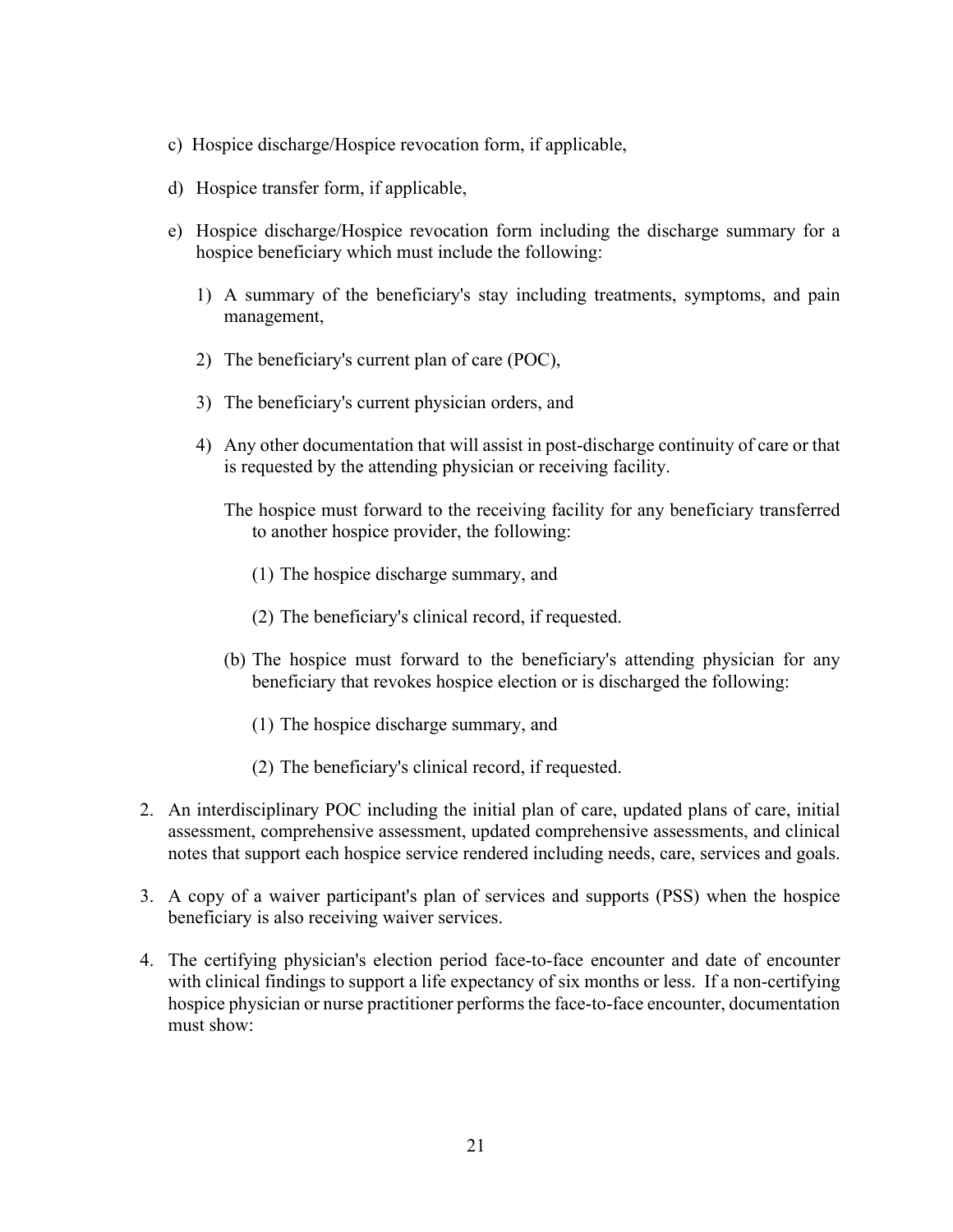- a) An attestation in writing of the face-to-face encounter that the clinical findings of the visit were provided to the certifying physician for use in determining continued eligibility for hospice care, and
- b) The date of the face-to-face encounter.
- 5. Treatment rendered including:
	- a) Each discipline's visit or contact of the treatment or intervention rendered at the frequency ordered on the POC.
	- b) Documentation to show relationship of the treatment plan and medications to the terminal illness and related conditions,
	- c) Responses to medications, symptom management, treatments, and services, and
	- d) Appropriate discipline's signature or initials on all medical records.
- 6. A current medication list for each month of certification that clearly indicates the medications the hospice paid related to the terminal illness and related conditions. The list must contain the name, strength, dosage, and route of the drugs administered to the hospice beneficiary and the name and address of the pharmacies that provided the medications to the hospice beneficiary.
- 7. A current list of medical appliances and supplies related to the terminal illness and related conditions paid for by the hospice and the names and address(s) of the providers paid.
- B. Documentation must be maintained in accordance with requirements set forth in Part 200, Chapter 1, Rule 1.3. and all hospice providers must retain medical records for a minimum of six (6) years after death or discharge of a beneficiary, unless State law stipulates a longer period of time.
- C. Concurrent providers of hospice services and home and community-based (HCBS) waiver services must maintain medical records in accordance with requirements set forth in Miss. Admin. Code Part 200, Rule 1.3 and must include, but not limited to:
	- 1. Additional documentation requirements included in Miss. Admin. Code Part 205, Rule 1.8 for hospice providers and in Miss. Admin. Code Part 207 for HCBS waiver providers.
	- 2. All person centered planning (PCP) conferences, including but not limited to:
		- a) Time and date of conference,
		- b) Persons in attendance,
		- c) Any applicable notes, and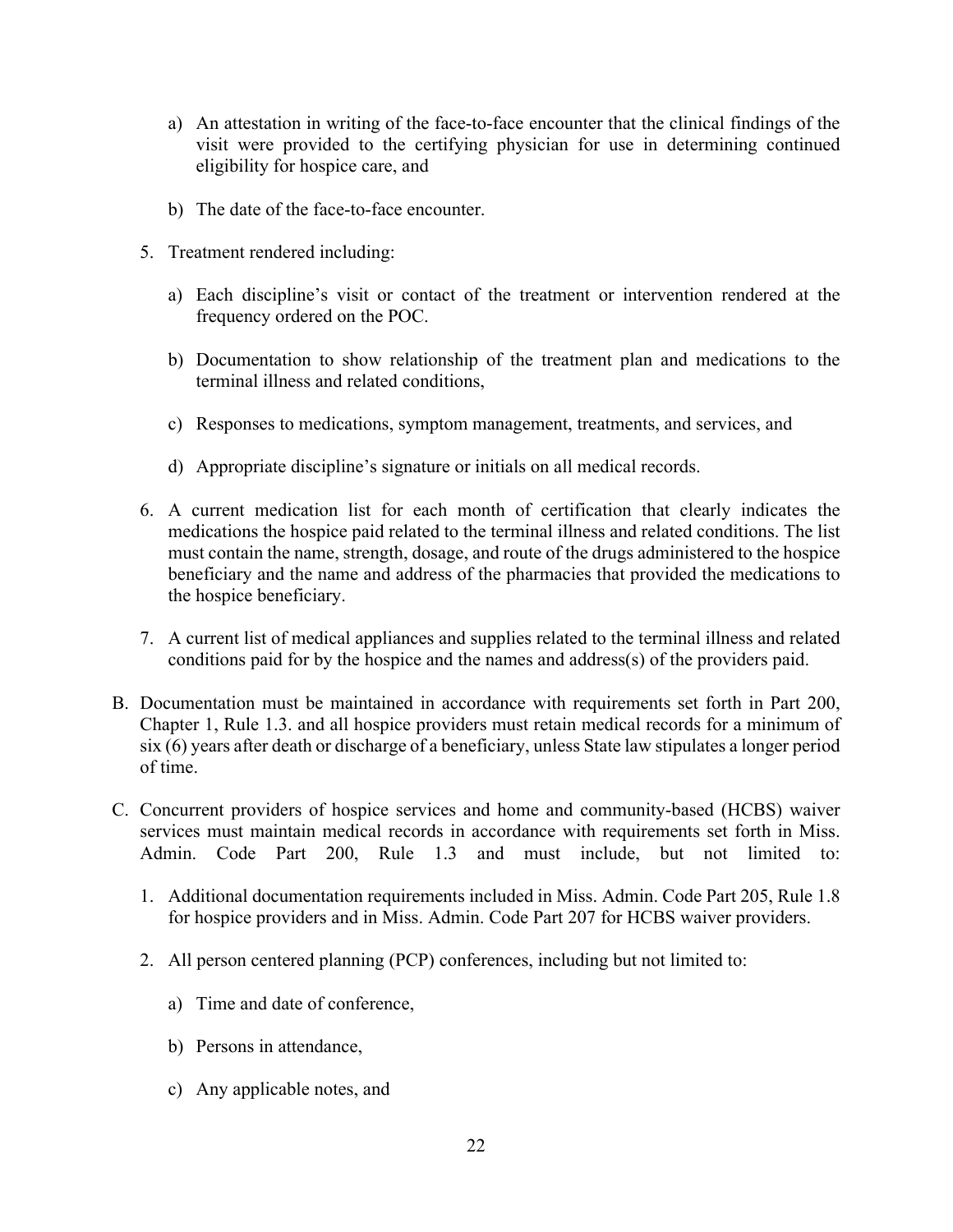- d) Signatures of the hospice provider and HCBS case manager/support coordinator.
- 3. The hospice plan of care (POC) and the HCBS plan of services and supports (PSS) which must include, but not limited to:
	- a) A list of all hospice and HCBS waiver services the person receives,
	- b) The provider responsible for providing each listed service,
	- c) The frequency of each service, and
	- d) An explanation when a service is provided by a HCBS waiver provider instead of a hospice provider.
	- e) Monthly communication between the hospice provider and the HCBS waiver provider must be documented in the person's medical record including, but not limited to:
		- 1) Date and time of the communication,
		- 2) Staff included in the communication,
		- 3) Method of communication, and
		- 4) Topics discussed.

Source: 42 C.F.R. Part 418; Miss. Code Ann. § 43-13-121.

History: Revised eff. 04/01/2018.

### <span id="page-24-0"></span>*Rule 1.10: Dual Eligibles*

- A. The hospice benefit must be used simultaneously under Medicare and Medicaid with Medicare providing primary coverage for dual eligible beneficiaries.
- B. The Division of Medicaid requires the hospice provider to submit the Notice of Hospice Election or Discharge for Dual Eligible Beneficiaries (Form DOM 1166C) to the Division of Medicaid's Utilization Management/Quality Improvement Organization (UM/QIO) within five (5) calendar days of the beneficiary's hospice election or discharge date.
	- 1. If the hospice provider fails to submit Form DOM 1166C to the UM/QIO within five (5) calendar days of the election period, the effective date will be the date when the completed Form DOM 1166C is received.
		- a) The Division of Medicaid will not reimburse the hospice or nursing facility providers for days prior to the effective date of the election statement.